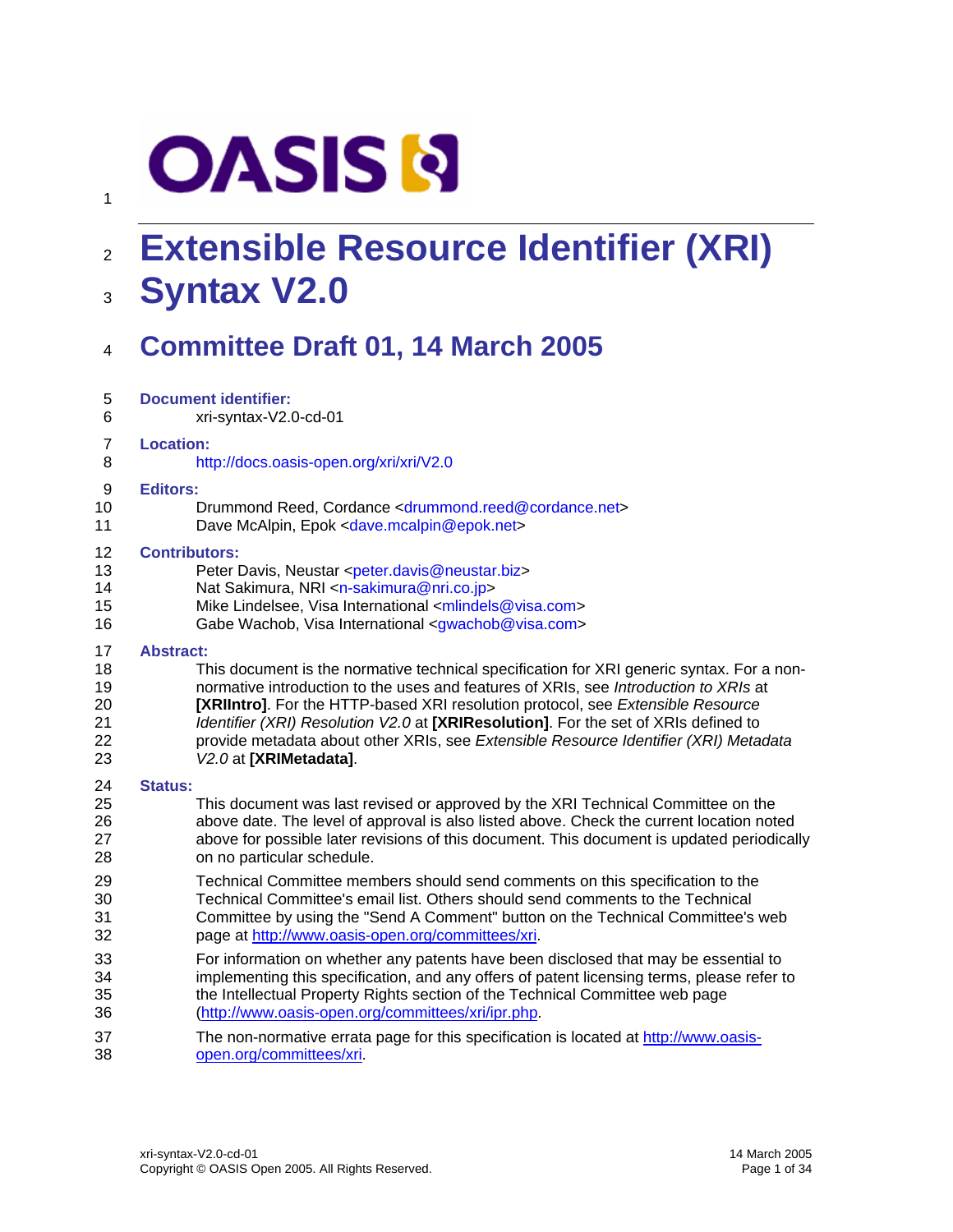### **Table of Contents** 39

| 40 |                |  |
|----|----------------|--|
| 41 |                |  |
| 42 |                |  |
| 43 |                |  |
| 44 |                |  |
| 45 |                |  |
| 46 |                |  |
| 47 | $\overline{2}$ |  |
| 48 |                |  |
| 49 |                |  |
| 50 |                |  |
| 51 |                |  |
| 52 |                |  |
| 53 |                |  |
| 54 |                |  |
| 55 |                |  |
| 56 |                |  |
| 57 |                |  |
| 58 |                |  |
| 59 |                |  |
| 60 |                |  |
| 61 |                |  |
| 62 |                |  |
| 63 |                |  |
| 64 |                |  |
| 65 |                |  |
| 66 |                |  |
| 67 |                |  |
| 68 |                |  |
| 69 |                |  |
| 70 |                |  |
| 71 |                |  |
| 72 |                |  |
| 73 |                |  |
| 74 |                |  |
| 75 |                |  |
| 76 |                |  |
| 77 |                |  |
| 78 |                |  |
| 79 |                |  |
| 80 |                |  |
| 81 | 3              |  |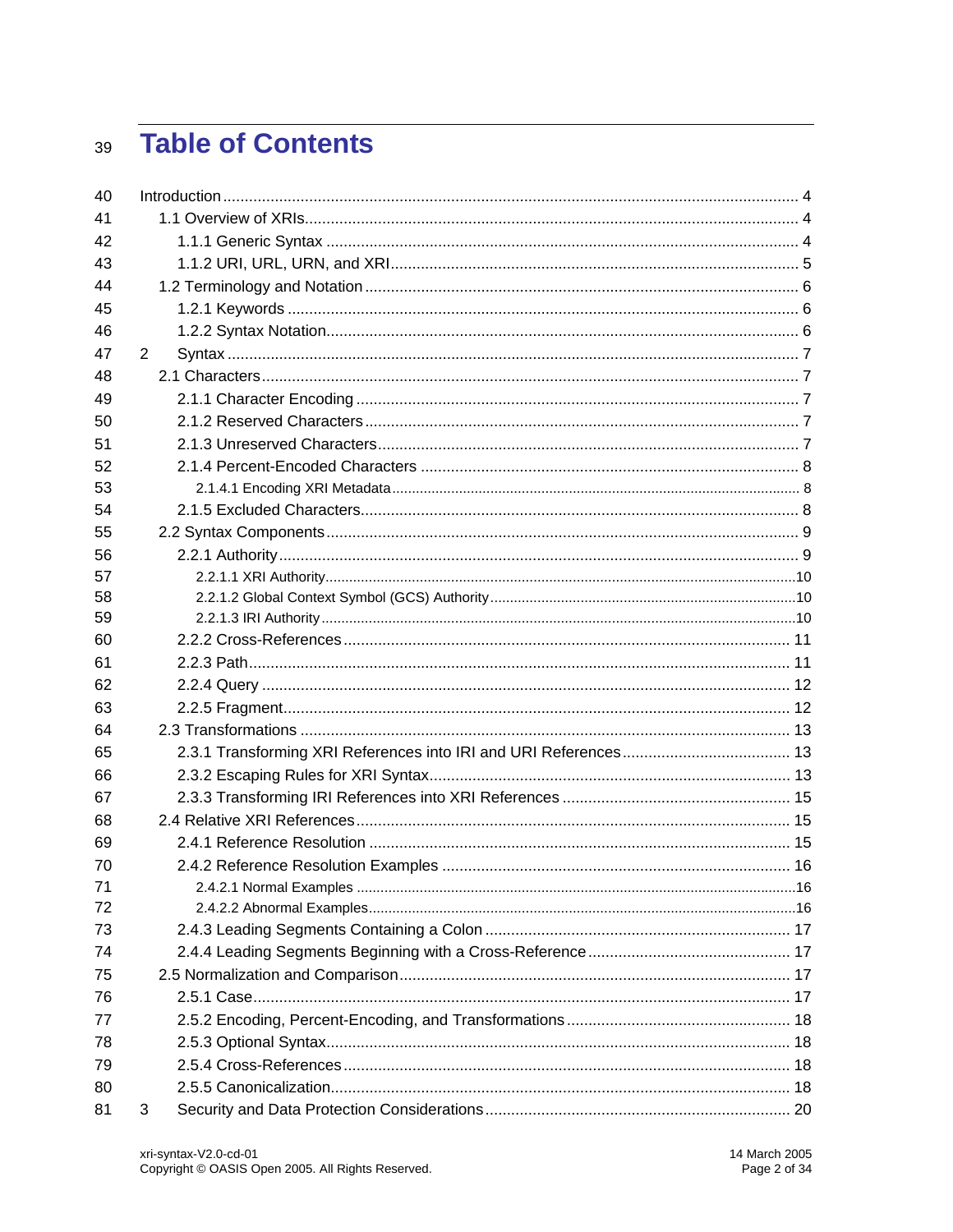| 82 |                |  |
|----|----------------|--|
| 83 |                |  |
| 84 |                |  |
| 85 |                |  |
| 86 |                |  |
| 87 | $\overline{4}$ |  |
| 88 |                |  |
| 89 |                |  |
| 90 |                |  |
| 91 |                |  |
| 92 |                |  |
| 93 |                |  |
| 94 |                |  |
| 95 |                |  |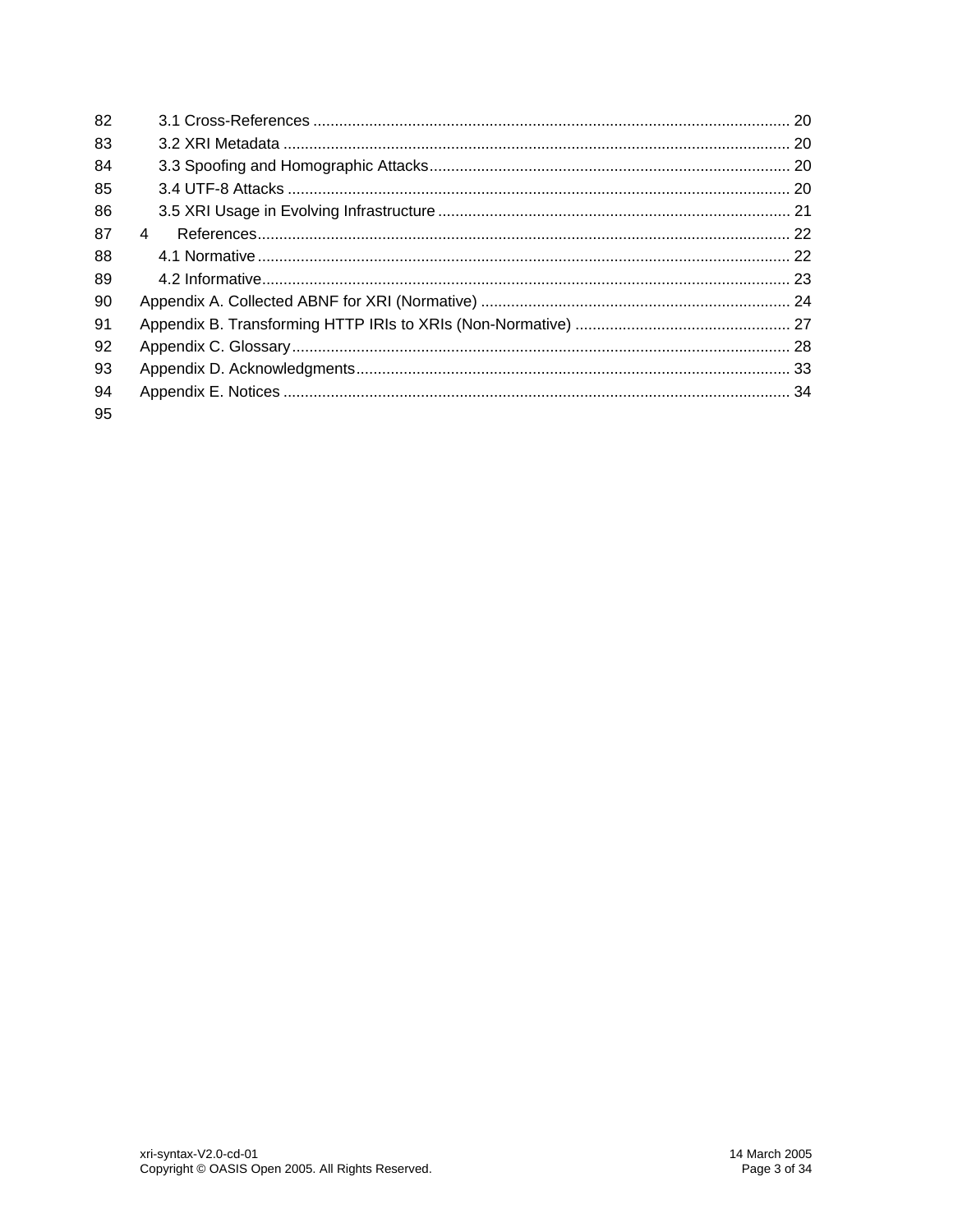# <span id="page-3-0"></span><sup>96</sup>**Introduction**

### 97 **1.1 Overview of XRIs**

98 99 Extensible Resource Identifiers (XRIs) provide a standard means of abstractly identifying a resource independent of any particular concrete representation of that resource—or, in the case

100 of a completely abstract resource, of any representation at all.

101 As shown in [Figure 1,](#page-3-1) XRIs build on the foundation established by URIs (Uniform Resource

- 102 Identifiers) and IRIs (Internationalized Resource Identifiers) as defined by **[\[URI\]](#page-21-3)** and **[\[IRI\]](#page-21-4)**,
- 103 respectively.

<span id="page-3-1"></span>

106 The IRI specification created a new identifier by extending the unreserved character set to include

107 characters beyond those allowed in generic URIs. It also defined rules for transforming this

108 identifier into a syntactically legal URI. Similarly, this specification creates a new identifier, an

109 XRI, that extends the syntactic elements (but not the character set) allowed in IRIs. To

110 accommodate applications that expect IRIs or URIs, this specification also defines rules for

111 transforming an XRI reference into a valid IRI or URI reference.

112 Although an XRI is not a Uniform Resource Name (URN) as defined in *URN Syntax* **[\[RFC2141\]](#page-21-5)**,

113 114 an XRI consisting entirely of persistent segments is designed to meet the requirements set out in *Functional Requirements for Uniform Resource Names* **[\[RFC1737\]](#page-21-6)**.

115 116 This document specifies the normative syntax for XRIs, along with associated normalization, processing and equivalence rules. Two additional specifications complete the XRI 2.0 suite:

- 117 118 119 • *XRI Resolution* **[\[XRIResolution\]](#page-21-0)** specifies both a standard and a trusted HTTP-based resolution protocol for XRIs. Use of these protocols is not required; XRIs may also be resolved using other protocols or resolution mechanisms.
- 120 121 122 • *XRI Metadata* **[\[XRIMetadata\]](#page-21-1)** specifies a small set of standard metadata identifiers registered under the XRI global context symbol "\$" that may be used to describe the contents of an XRI reference.
- 123 124 See also *An Introduction to XRIs* **[\[XRIIntro\]](#page-22-0)** for a non-normative introduction to XRI 2.0 syntax, resolution, and metadata via a set of practical examples.

### 125 **1.1.1 Generic Syntax**

126 127 XRI syntax follows the same basic pattern as IRI and URI syntax. A fully-qualified XRI consists of the prefix "xri://" followed by the same four components as a generic authority-based IRI or URI.

128 xri:// authority / path ? query # fragment

<sup>104</sup>  105

Figure 1: The relationship of XRIs, IRIs, and URIs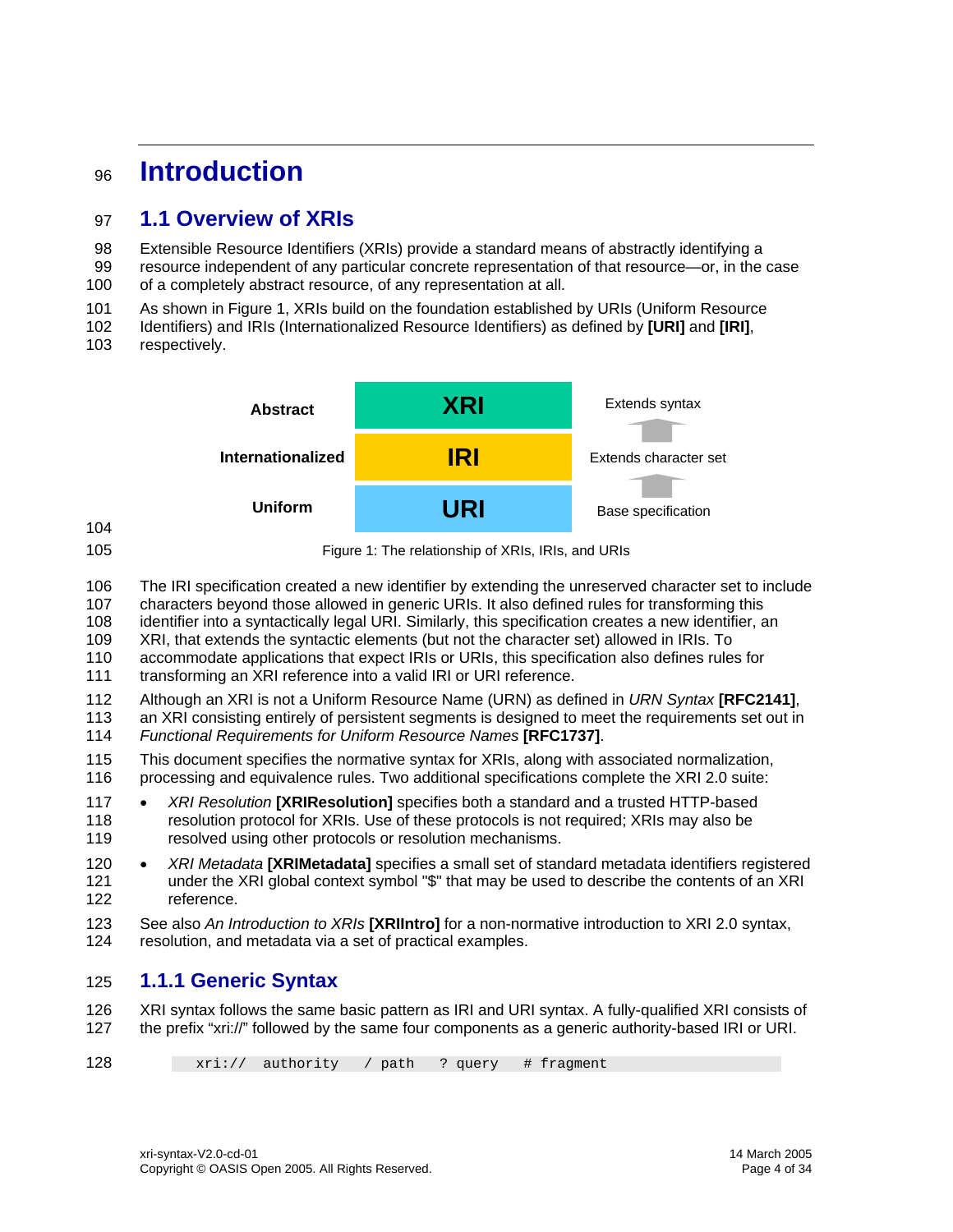- <span id="page-4-0"></span>129 The definitions of these components are, for the most part, supersets of the equivalent
- 130 components in the generic IRI or URI syntax. One advantage of this approach is that the vast
- 131 majority of HTTP URIs and IRIs, which derive directly from generic URI syntax, can be
- 132 transformed to valid XRIs simply by changing the scheme from "http" to "xri". This transformation
- 133 is discussed in [Appendix B,](#page-26-1) "Transforming HTTP IRIs to XRIs".
- 134 XRI syntax extends generic IRI syntax in the following four ways:
- 135 136 137 1. *Persistent and reassignable segments.* Unlike generic URI syntax, XRI syntax allows the internal components of an XRI reference to be explicitly designated as either persistent or reassignable.
- 138 139 140 141 142 143 144 145 2. *Cross-references.* Cross-references allow XRI references to contain other XRI references or IRIs as syntactically-delimited sub-segments. This provides syntactic support for "compound identifiers", i.e., the use of well-known, fully-qualified identifiers within the context of another XRI reference. Typical uses of cross-references include using wellknown types of metadata in an XRI reference (such as versioning metadata as defined in the *XRI Metadata* specification **[\[XRIMetadata\]](#page-21-1)**), or the use of globally-defined identifiers to mark parts of an XRI reference as having application- or vocabulary-specific semantics.
- 146 147 148 3. *Global context symbols.* While XRI syntax supports the same generic syntax used in IRIs for DNS and IP authorities, it also provides shorthand symbols for establishing the abstract global context of an identifier.
- 149 150 151 152 153 4. *Standardized federation.* Federated identifiers are those delegated across multiple authorities, such as DNS names. Generic URI syntax leaves the syntax for federated identifiers up to individual URI schemes, with the exception of explicit support for IP addresses. XRI syntax standardizes federation of both persistent and reassignable identifiers at any level of the path.

### 154 **1.1.2 URI, URL, URN, and XRI**

155 156 157 158 The evolution and interrelationships of the terms "URI", "URL", and "URN" are explained in a report from the Joint W3C/IETF URI Planning Interest Group, *Uniform Resource Identifiers (URIs), URLs, and Uniform Resource Names (URNs): Clarifications and Recommendations*  **[\[RFC3305\]](#page-21-7)**. According to section 2.1:

- 159 160 161 162 "During the early years of discussion of web identifiers (early to mid 90s), people assumed that an identifier type would be cast into one of two (or possibly more) classes. An identifier might specify the location of a resource (a URL) or its name (a URN), independent of location. Thus a URI was either a URL or a URN."
- 163 This view has since changed, as the report goes on to state in section 2.2:
- 164 165 166 "Over time, the importance of this additional level of hierarchy seemed to lessen; the view became that an individual scheme did not need to be cast into one of a discrete set of URI types, such as 'URL', 'URN', 'URC', etc. Web-identifier schemes are, in general, URI
- 167 schemes, as a given URI scheme may define subspaces."
- 168 This conclusion is shared by **[\[URI\]](#page-21-3)** which states in section 1.1.3:
- 169 "An individual [URI] scheme does not have to be classified as being just one of 'name' or
- 170 'locator'. Instances of URIs from any given scheme may have the characteristics of names or
- 171 locators or both, often depending on the persistence and care in the assignment of identifiers
- 172 by the naming authority, rather than on any quality of the scheme."

173 174 XRIs are consistent with this philosophy. Although XRIs are designed to fulfill the requirements of abstract "names" that are resolved into concrete locators, the XRI syntax does not distinguish

175 between identifiers that represent "names", "locators" or "characteristics."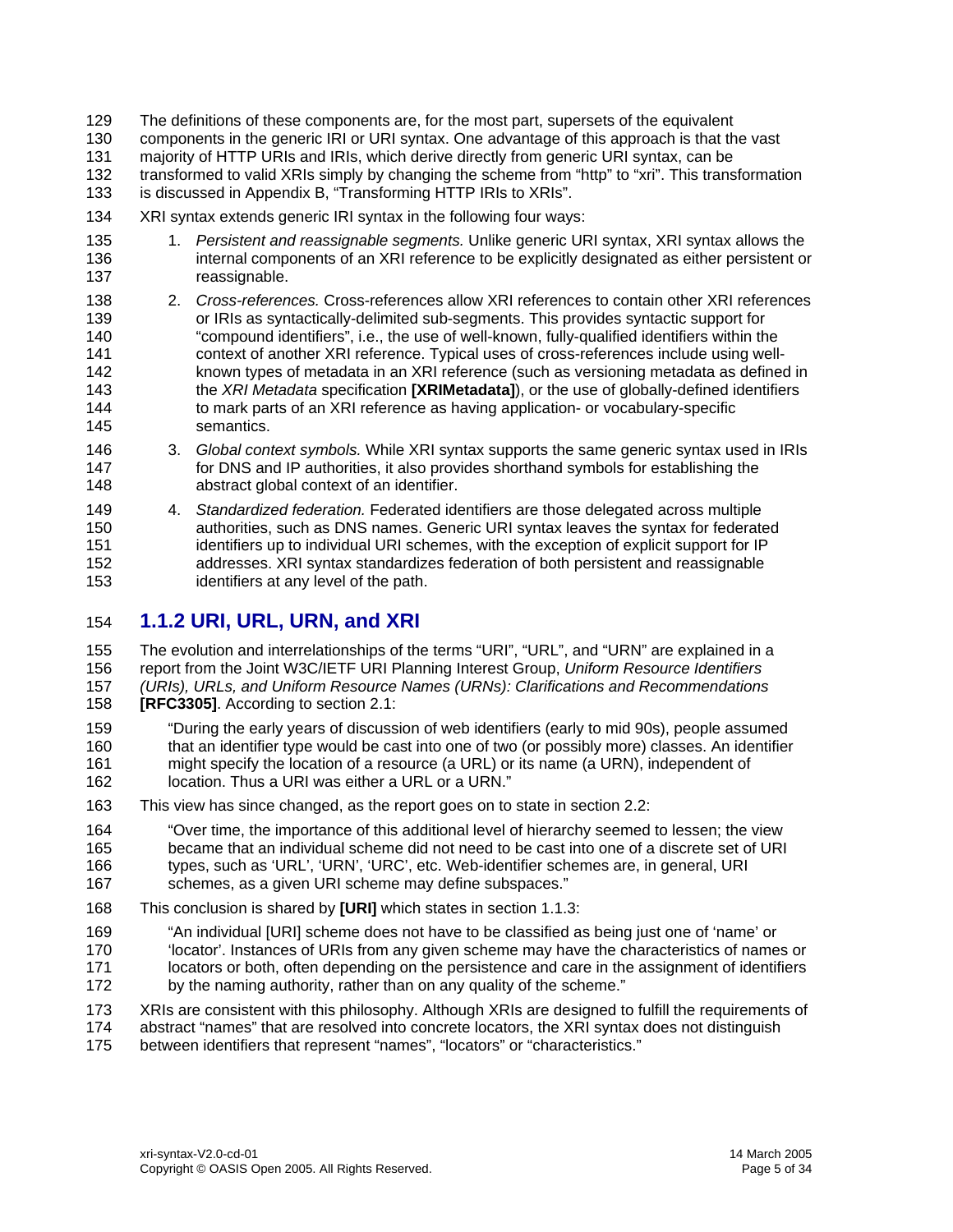### <span id="page-5-0"></span>176 **1.2 Terminology and Notation**

### 177 **1.2.1 Keywords**

178 179 180 181 The key words "MUST", "MUST NOT", "REQUIRED", "SHALL", "SHALL NOT", "SHOULD", "SHOULD NOT", "RECOMMENDED", "MAY" and "OPTIONAL" in this document are to be interpreted as described in **[\[RFC2119\]](#page-21-8)**. When these words are not capitalized in this document, they are meant in their natural language sense.

### 182 **1.2.2 Syntax Notation**

183 184 185 186 187 188 189 This specification uses the syntax notation employed in **[\[IRI\]](#page-21-4)**: Augmented Backus-Naur Form (ABNF), defined in **[\[RFC2234\]](#page-21-9)**. Although the ABNF defines syntax in terms of the US-ASCII character encoding, XRI syntax should be interpreted in terms of the character that the ASCIIencoded octet represents, rather than the octet encoding itself, as explained in **[\[URI\]](#page-21-3)**. As with URIs, the precise bit-and-byte representation of an XRI reference on the wire or in a document is dependent upon the character encoding of the protocol used to transport it, or the character set of the document that contains it.

190 191 192 The following core ABNF productions are used by this specification as defined by section 6.1 of **[\[RFC2234\]](#page-21-2)**: ALPHA, CR, CTL, DIGIT, DQUOTE, HEXDIG, LF, OCTET and SP. The complete XRI ABNF syntax is collected in [Appendix A.](#page-23-1)

193 To simplify comparison between generic XRI syntax and generic IRI syntax, the ABNF

194 195 productions that are unique to XRIs are shown with light green shading, while those inherited from **[\[IRI\]](#page-21-4)** are shown with light yellow shading.

196 | This is an example of ABNF specific to XRI.

197 This is an example of ABNF inherited from IRI.

198 Lastly, because the prefix "xri://" is optional in absolute XRIs that use a global context symbol

199 (see section [2.2.1.2\)](#page-9-1), some example XRIs are shown without this prefix.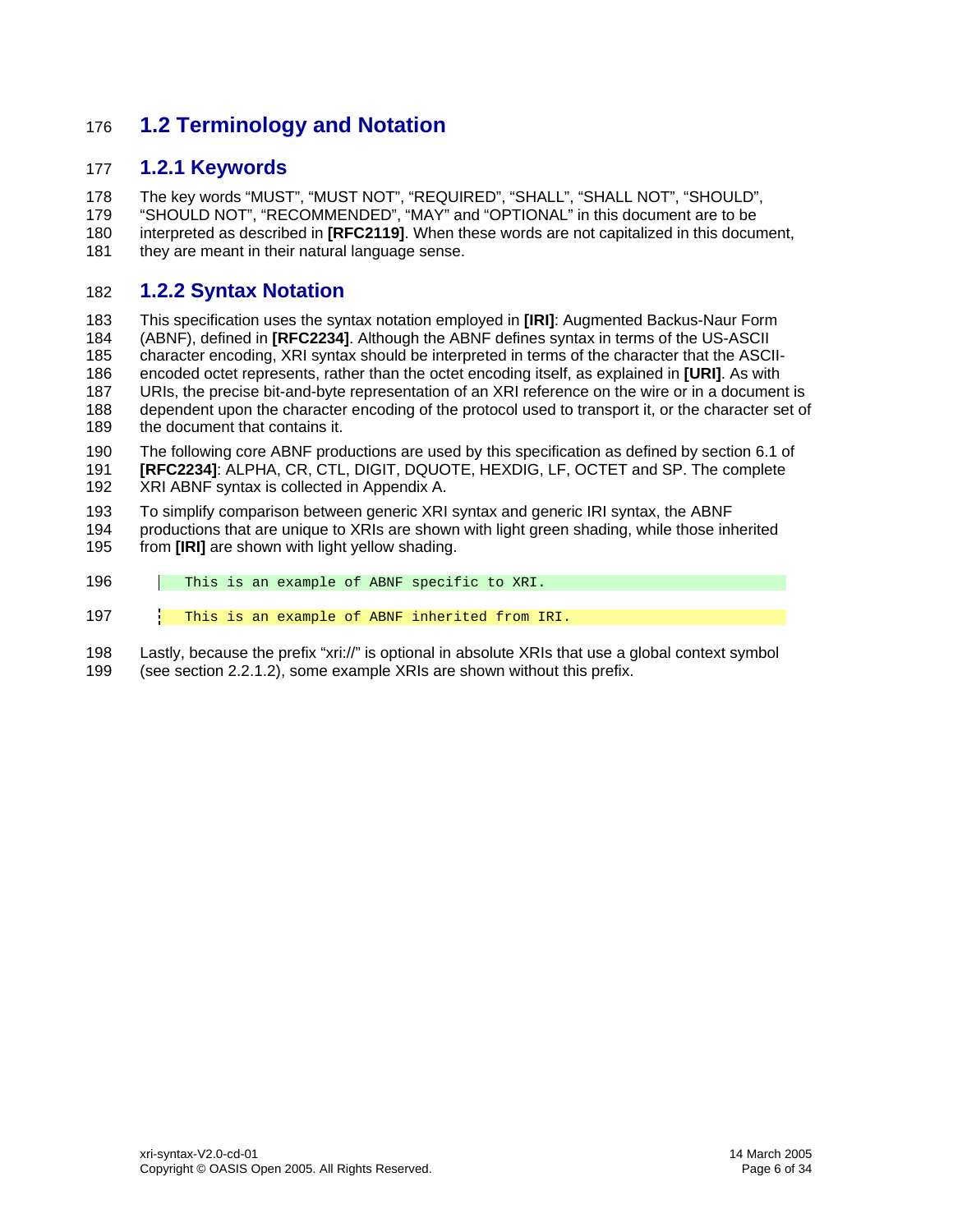## <span id="page-6-0"></span><sup>200</sup>**2 Syntax**

201 202 203 204 This section defines the normative syntax for XRIs. Note that additional constraints are inherited from **[\[IRI\]](#page-21-4)** and **[\[URI\]](#page-21-3)**, as defined in section [2.2.](#page-8-1) Also note that some productions in the XRI ABNF are ambiguous. As with IRIs and URIs, a "first-match-wins" rule is used to disambiguate ambiguous productions. See **[\[URI\]](#page-21-3)** for more details.

### 205 **2.1 Characters**

206 207 XRI character set and encoding are inherited from **[\[IRI\]](#page-21-4)**, which is a superset of generic URI syntax as defined in **[\[URI\]](#page-21-3)**.

### 208 **2.1.1 Character Encoding**

209 210 211 212 213 The standard character encoding of XRI is UTF-8, as recommended by **[\[RFC2718\]](#page-21-10)**. When an XRI reference is presented as a human-readable identifier, the representation of the XRI reference in the underlying document may use the character encoding of the underlying document. However, this representation must be converted to UTF-8 before the XRI can be processed outside the document.

### 214 **2.1.2 Reserved Characters**

215 216 217 218 219 220 221 The overall XRI reserved character set is the same as the reserved character set defined by **[\[URI\]](#page-21-3)** and **[\[IRI\]](#page-21-4)**. Due to the extended syntax of XRIs, however, the allocation of reserved characters between the "general delimiters" and "sub-delimiters" productions is different. Those characters that have defined semantics in generic XRI syntax appear in the xri-gen-delims production. Those characters that do not have defined semantics but that are reserved for use as implementation-specific delimiters appear in the xri-sub-delims production. The rgcs-char production that appears in xri-gen-delims below is discussed in section [2.2.1.2.](#page-9-1)

| 222        | xri-reserved | = xri-gen-delims / xri-sub-delims                                                                    |
|------------|--------------|------------------------------------------------------------------------------------------------------|
| 223<br>224 |              | $xri-qen-delims = "(" / "/" / "?" / "#" / "[" / "] " / "/ " / "/")$<br>$/$ "*" $/$ "!" $/$ rgcs-char |
| 225        |              | $xri-sub-delims = "&" / "i" / "i" / "i"$                                                             |

226 227 228 If an XRI reserved character is used as a data character and not as a delimiter, the character MUST be percent-encoded per the rules in section [2.1.4,](#page-7-1) "Percent-Encoded Characters". XRI references that differ in the percent-encoding of a reserved character are not equivalent.

### 229 **2.1.3 Unreserved Characters**

230 231 The characters allowed in XRI references that are not reserved are called unreserved. XRI has the same set of unreserved characters as the "iunreserved" production in **[\[IRI\]](#page-21-4)**.

| 232                                    | iunreserved | = ALPHA / DIGIT / "-" / "." / " " / "~" / ucschar                                                                                                                                                                                                                                                                                                                                                                                                                                                                                                                                                                                                                                                                                                                                                                                        |
|----------------------------------------|-------------|------------------------------------------------------------------------------------------------------------------------------------------------------------------------------------------------------------------------------------------------------------------------------------------------------------------------------------------------------------------------------------------------------------------------------------------------------------------------------------------------------------------------------------------------------------------------------------------------------------------------------------------------------------------------------------------------------------------------------------------------------------------------------------------------------------------------------------------|
| 233<br>234<br>235<br>236<br>237<br>238 | ucschar     | $=$ $xA0-D7FF$ / $xF900-FDCF$ / $xFDF0-FFEF$<br>/ %x10000-1FFFD / %x20000-2FFFD / %x30000-3FFFD<br>$/$ $\frac{1}{2}$ $\frac{1}{2}$ $\frac{1}{2}$ $\frac{1}{2}$ $\frac{1}{2}$ $\frac{1}{2}$ $\frac{1}{2}$ $\frac{1}{2}$ $\frac{1}{2}$ $\frac{1}{2}$ $\frac{1}{2}$ $\frac{1}{2}$ $\frac{1}{2}$ $\frac{1}{2}$ $\frac{1}{2}$ $\frac{1}{2}$ $\frac{1}{2}$ $\frac{1}{2}$ $\frac{1}{2}$ $\frac{1}{2}$ $\frac{1}{2}$ $\frac{1}{2$<br>$/$ $\sqrt{8x70000-7$ FFFD $/$ $\sqrt{8x80000-8}$ FFFD $/$ $\sqrt{8x90000-9}$ FFFD<br>/ $\frac{1}{2}$ $\frac{1}{2}$ $\frac{1}{2}$ $\frac{1}{2}$ $\frac{1}{2}$ $\frac{1}{2}$ $\frac{1}{2}$ $\frac{1}{2}$ $\frac{1}{2}$ $\frac{1}{2}$ $\frac{1}{2}$ $\frac{1}{2}$ $\frac{1}{2}$ $\frac{1}{2}$ $\frac{1}{2}$ $\frac{1}{2}$ $\frac{1}{2}$ $\frac{1}{2}$ $\frac{1}{2}$ $\frac{1}{2}$ $\frac{1}{2}$ $\frac{1}{2}$ |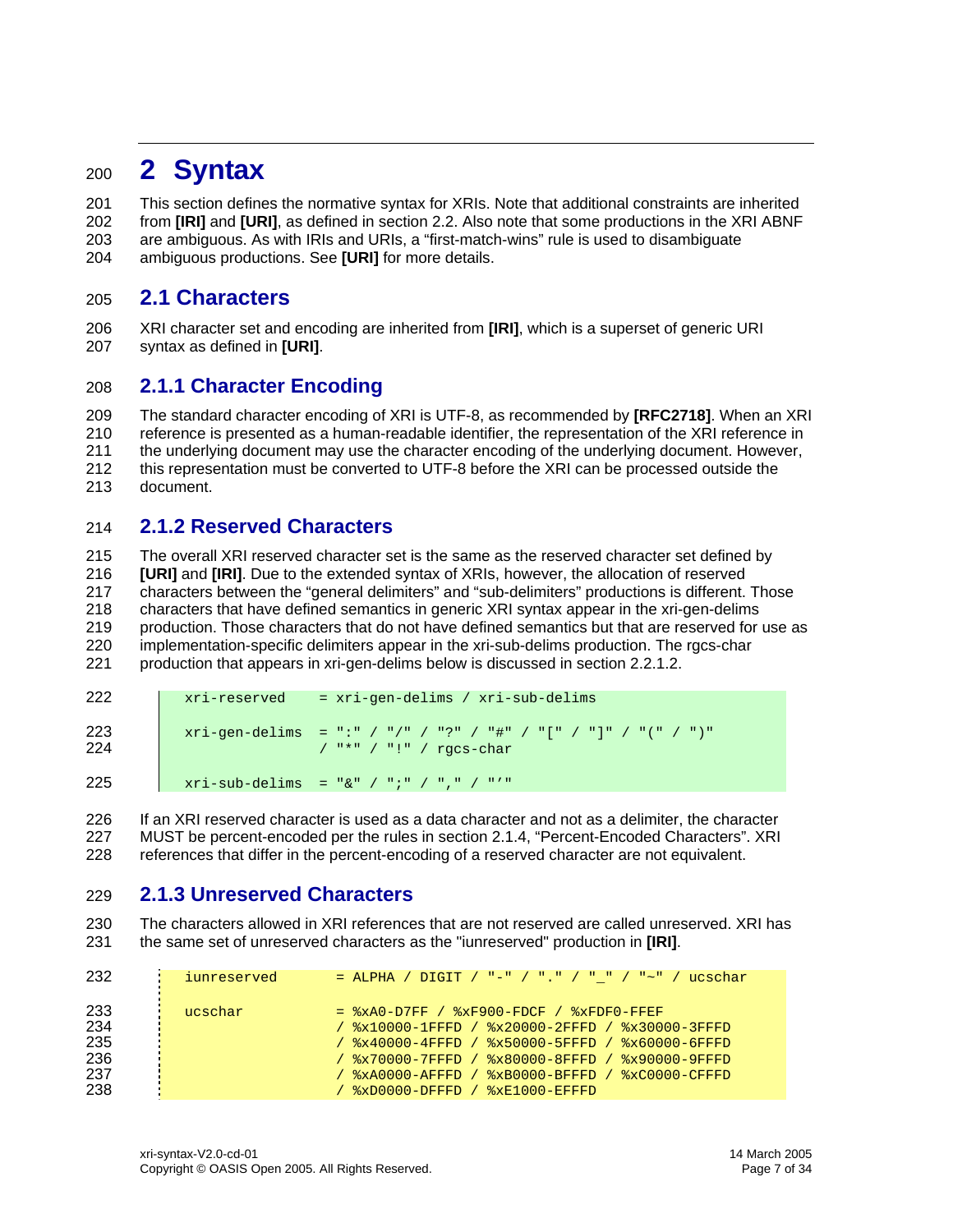- <span id="page-7-0"></span>239 Percent-encoding unreserved characters in an XRI does not change what resource is identified
- 240 by that XRI. However, it may change the result of an XRI comparison (see section [2.5,](#page-16-1)
- 241 "Normalization and Comparison"), so unreserved characters SHOULD NOT be percent-encoded.

### <span id="page-7-1"></span>242 **2.1.4 Percent-Encoded Characters**

243 244 245 246 247 XRIs follow the same rules for percent-encoding as IRIs and URIs. That is, any *data* character in an XRI reference MUST be percent-encoded if it does not have a representation using an unreserved character but SHOULD NOT be percent-encoded if it does have a representation using an unreserved character. Delimiters in an XRI reference that have a representation using a reserved character MUST NOT be percent-encoded.

248 249 250 251 252 253 An XRI reference thus percent-encoded is said to be in *XRI-normal form*. Not all XRI references in XRI-normal form are syntactically legal IRI or URI references. Rules for converting an XRI reference to a valid IRI or URI reference are discussed in section [2.3.1.](#page-12-1) An XRI reference is in XRI-normal form if it is minimally percent-encoded and matches the ABNF provided in this document, but it is a valid IRI or URI reference only after it is percent-encoded according to the transformation described in section [2.3.1.](#page-12-1)

- 254 255 A percent-encoded octet is a character triplet consisting of the percent character "%" followed by the two hexadecimal digits representing that octet's numeric value.
- 256 escaped = "%" HEXDIG HEXDIG

257 258 259 The uppercase hexadecimal digits "A" through "F" are equivalent to the lowercase digits "a" through "f", respectively. XRI references that differ only in the case of hexadecimal digits used in percent-encoded octets are equivalent. For consistency, XRI generators and normalizers

260 SHOULD use uppercase hexadecimal digits for percent-encoded triplets.

261 262 Note that a % symbol used to represent itself in an XRI reference (i.e., as data and not to introduce a percent-encoded triplet) must be percent-encoded.

### <span id="page-7-2"></span>263 **2.1.4.1 Encoding XRI Metadata**

264 265 266 267 268 In some cases, the transformation of an identifier in its native language and display format into an XRI reference in XRI-normal form may lose information that cannot be retained through percentencoding. For example, in certain languages, displaying the glyph of a UTF-8 encoded character requires additional language and font information not available in UTF-8. The loss of this information during UTF-8 encoding might cause the resulting XRI to be ambiguous.

269 270 271 272 273 XRI syntax offers an option for encoding this language metadata using a cross-reference beginning with the GCS "\$" symbol (see section [2.2.1.2\)](#page-9-1). The top level authority for \$l language metadata is the *XRI Metadata Specification* **[\[XRIMetadata\]](#page-21-1)**, specifically section 2. See also section 3 for "\$d" date/time metadata, section 4 for "\$v" version metadata, and section 5 for "\$-" annotation metadata.

### 274 **2.1.5 Excluded Characters**

275 276 277 278 279 Certain characters, such as "space", are excluded from the XRI syntax and must be percentencoded in order to be represented within an XRI. Systems responsible for accepting or presenting XRI references may choose to percent-encode excluded characters on input and/or decode them prior to display, as described in section [2.1.4.](#page-7-1) A string that contains these characters in a non-percent-encoded form, however, is not a valid XRI.

280 281 282 283 284 285 Note that presenting "space" or other whitespace characters in a non-percent-encoded form is not recommended for several reasons. First, it is often difficult to visually determine the number of spaces or other characters composing a block of whitespace, leading to transcription errors. Second, the space character is often used to delimit an XRI reference, so non-percent-encoded whitespace characters can make it difficult or impossible to determine where the identifier ends. Finally, non-percent-encoded whitespace can be used to maliciously construct subtly different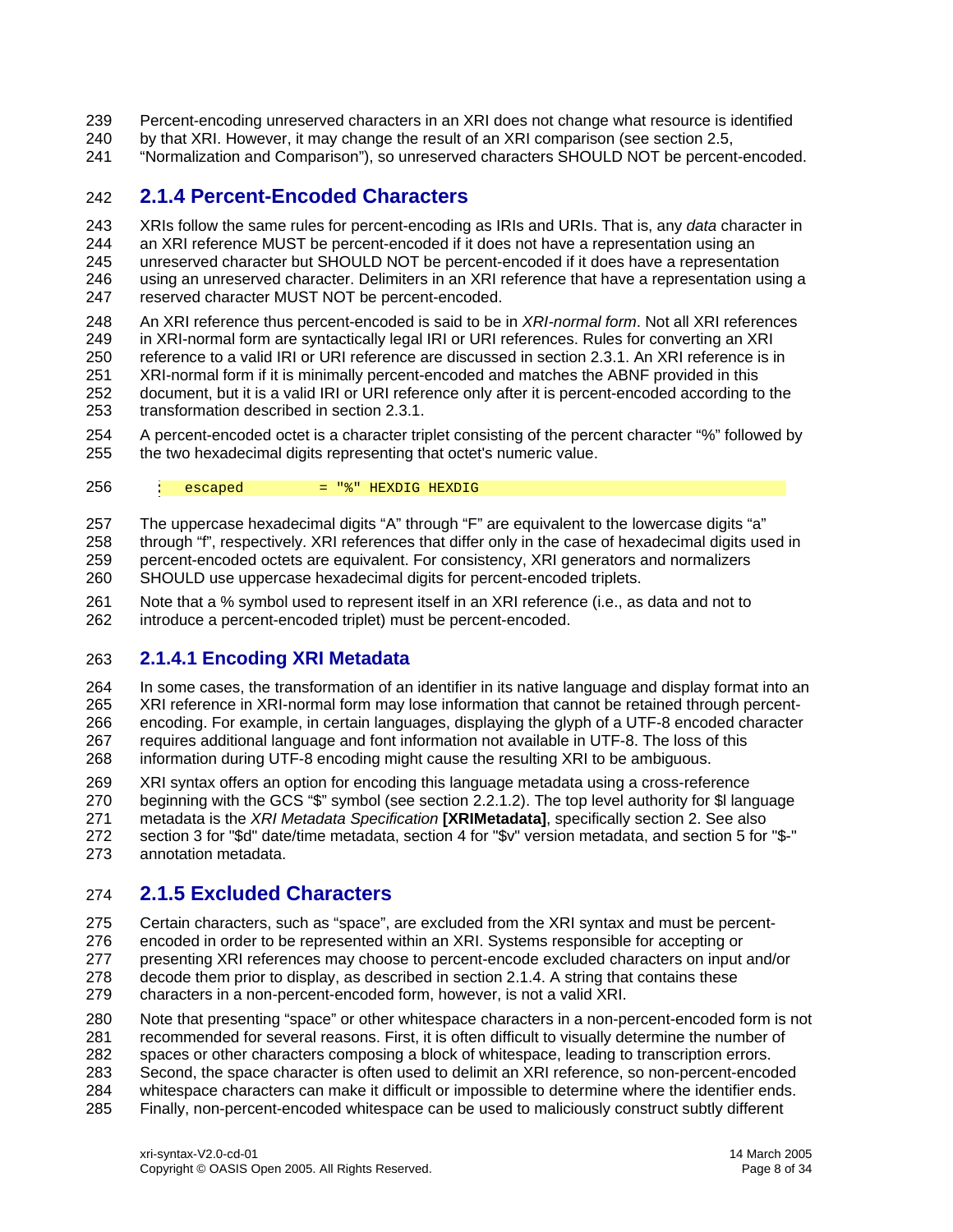- <span id="page-8-0"></span>286 287 identifiers intended to mislead the reader. For these reasons, non-percent-encoded whitespace characters SHOULD be avoided in presentation, and alternatives to whitespace as a logical
- 288 separator within XRIs (such as dots or hyphens) SHOULD be used whenever possible.
- 289 290 **[\[IRI\]](#page-21-4)** provides the following guidance concerning other characters that should be avoided. This guidance applies to XRIs as well.
- 291 292 293 294 295 "The UCS contains many areas of characters for which there are strong visual look-alikes. Because of the likelihood of transcription errors, these also should be avoided. This includes the full-width equivalents of Latin characters, half-width Katakana characters for Japanese, and many others. This also includes many look-alikes of 'space', 'delims', and 'unwise', characters excluded in **[\[RFC3491\]](#page-21-11)**."
- 296 297 298 "Additional information is available from **[UniXML]**. **[UniXML]** is written in the context of running text rather than in the [context of identifiers.](#page-21-12) Nevertheless, it discusses many of the categories of characters not appropriate for IRIs."

### <span id="page-8-1"></span>299 **2.2 Syntax Components**

300 301 302 303 304 305 306 XRI syntax builds on generic IRI (and ultimately, URI) syntax. However because XRI syntax includes syntactic elements other than those defined in **[\[IRI\]](#page-21-4)** and **[\[URI\]](#page-21-3)**, this specification defines a new protocol element, "XRI", along with rules for transforming XRI references into generic IRI or URI references for applications that expect them (see section [2.3.1,](#page-12-1) "Transforming XRI References into IRI and URI References"). An XRI reference MUST be constructed such that it qualifies as a valid IRI as defined by **[\[IRI\]](#page-21-4)** when converted to IRI-normal form and such that it qualifies as a valid URI as defined by **[\[URI\]](#page-21-3)** when converted to URI-normal form.

307 308 As with URIs, an XRI must be in absolute form, while an XRI reference may be either an XRI or a relative XRI reference.

| 309        |               | $XRI-reference = XRI / relative-XRI-ref$                                |
|------------|---------------|-------------------------------------------------------------------------|
| 310<br>311 | <b>XRI</b>    | $=$ [ "xri://" ] xri-hier-part [ "?" iquery ]<br>$[$ "#" ifragment $]$  |
| 312        | absolute-XRI  | $=$ [ "xri://" ] xri-hier-part [ "?" iquery ]                           |
| 313        | xri-value     | = xri-no-scheme / relative-XRI-ref                                      |
| 314<br>315 | xri-no-scheme | = xri-hier-part [ "?" iquery ]<br>$[$ "#" ifraqment $]$                 |
| 316        |               | $relative-XRI-ref = xri-path$ [ "?" iquery ] [ "#" ifraqment ]          |
| 317<br>318 | xri-hier-part | $=$ (xri-authority / iauthority )<br>[xri-path-absolute ] / ipath-empty |

319 320 321 322 323 An XRI begins with an optional prefix "xri://" followed by the same set of hierarchical components as a URI – authority, path, query, and fragment. An XRI is always in absolute form. A relative XRI reference consists of an XRI path followed by an optional XRI query and optional XRI fragment. The absolute-XRI production is provided for contexts that require an XRI in absolute form but that do not allow the fragment identifier.

324 325 Finally, in certain contexts where XRIs are used exclusively, the prefix "xri://" is redundant. These contexts can use the xri-value production, which includes all levels of XRI paths.

### <span id="page-8-2"></span>326 **2.2.1 Authority**

327 328 XRIs support the same types of authorities as generic IRIs, called *IRI authorities*. XRIs also support an additional type of abstract identification authority called an *XRI authority*.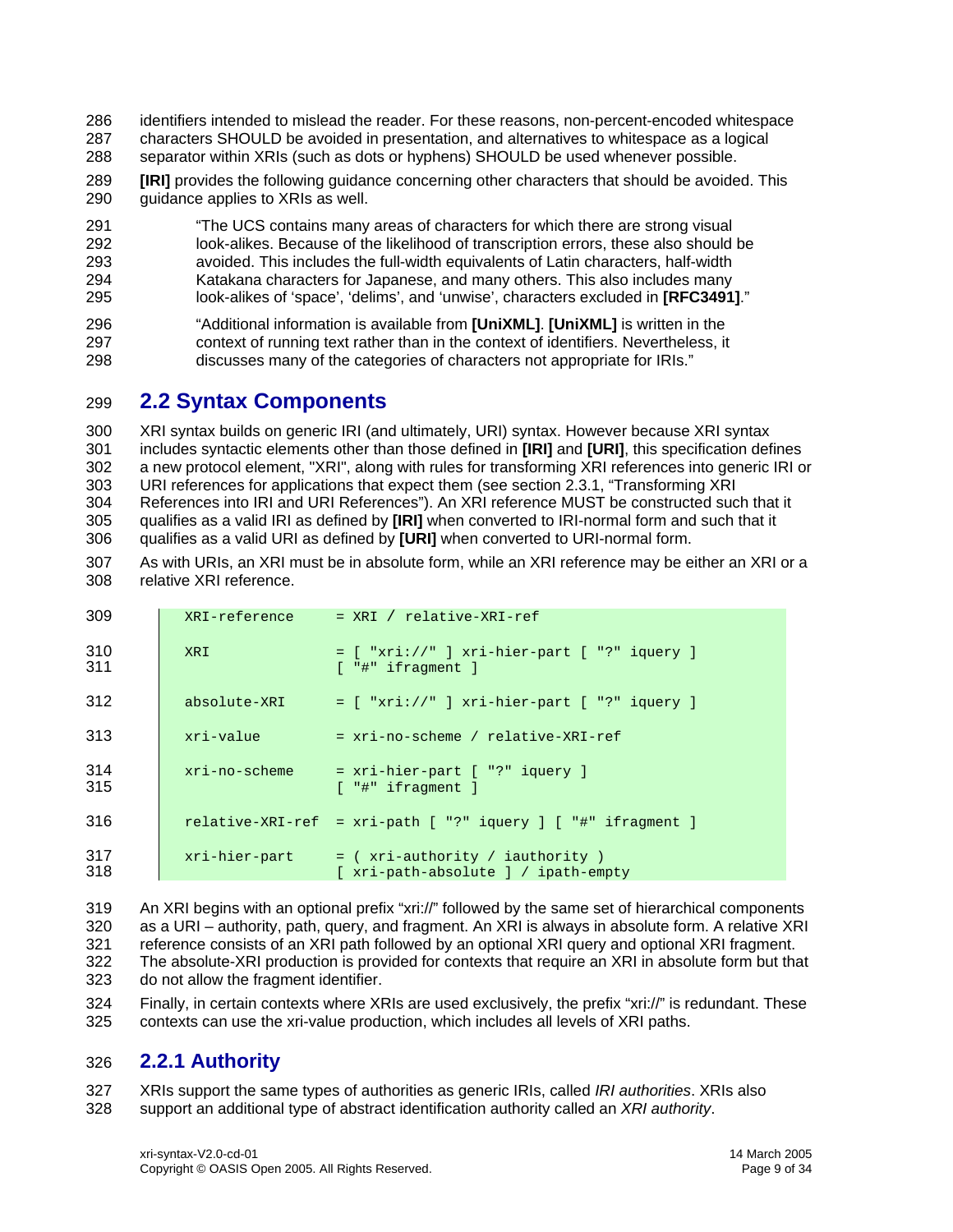### <span id="page-9-3"></span><span id="page-9-0"></span>329 **2.2.1.1 XRI Authority**

330 331 There are two ways to express an XRI authority: using a global context symbol (GCS), or using a cross-reference (abbreviated in the ABNF as *xref*). Cross-references are covered in section [2.2.2.](#page-10-1)

332  $xri$ -authority = gcs-authority /  $xref$ -authority

### 333 **2.2.1.2 Global Context Symbol (GCS) Authority**

<span id="page-9-1"></span>334 335 XRIs offer a simple, compact syntax for indicating the logical global context of an identifier: a single prefix character called a *global context symbol*.

| 336 | qcs-authority  | = pgcs-authority / rgcs-authority              |
|-----|----------------|------------------------------------------------|
| 337 | pgcs-authority | = "!" xri-subseg-pt-nz *xri-subseg             |
| 338 | rgcs-authority | $=$ rgcs-char $xri$ -segment                   |
| 339 | rgcs-char      | $=$ " $=$ " / " $@$ " / " $+$ " / " $\angle$ " |

340 341 342 343 344 The global context symbol characters were selected from the set of symbol characters that are valid in a URI under **[\[URI\]](#page-21-3)**. The bang character, "!", which is used uniformly in XRI syntax to indicate a persistent identifier segment, serves as the GCS character for global persistent identifiers. The other GCS characters may be used to indicate the global context of either a persistent or a reassignable identifier as shown in Table 1 below:

345

| Symbol<br><b>Character</b> | <b>Authority</b><br>Type | <b>Establishes Global Context For</b>                                                                                                                                                                                                                                                   |
|----------------------------|--------------------------|-----------------------------------------------------------------------------------------------------------------------------------------------------------------------------------------------------------------------------------------------------------------------------------------|
|                            | Person                   | Identifiers for whom the authority is an individual person.                                                                                                                                                                                                                             |
| $^{\textregistered}$       | Organization             | Identifiers for whom the authority is an organization or a<br>resource in an organizational context.                                                                                                                                                                                    |
| $+$                        | General<br>public        | Identifiers for whom the authority is the general public, i.e.,<br>that represent generic "dictionary" concepts for which<br>there is no specific authority. (In the English language, for<br>example, these would be the generic nouns.)                                               |
| \$                         | Standards<br>body        | Identifiers for whom the authority is a specification from a<br>standards body, for example, other XRI specifications<br>(such as XRI Resolution [XRIResolution] and XRI<br>Metadata [XRIMetadata]), other OASIS specifications, or<br>(using cross-references) other standards bodies. |

346

Table 1: XRI global context symbols.

### 347 **2.2.1.3 IRI Authority**

<span id="page-9-2"></span>348 XRIs support the same type of authority defined by the "iauthority" production of **[\[IRI\]](#page-21-4)**.

| 349 | iauthority | $=$ [ iuserinfo "@" ] ihost [ ":" port ]              |
|-----|------------|-------------------------------------------------------|
| 350 | iuserinfo  | $=$ *( iunreserved / pct-encoded / sub-delims / ":" ) |
| 351 | ihost      | = IP-literal / IPv4address / ireq-name                |
| 352 | port       | $= *DTGIT$                                            |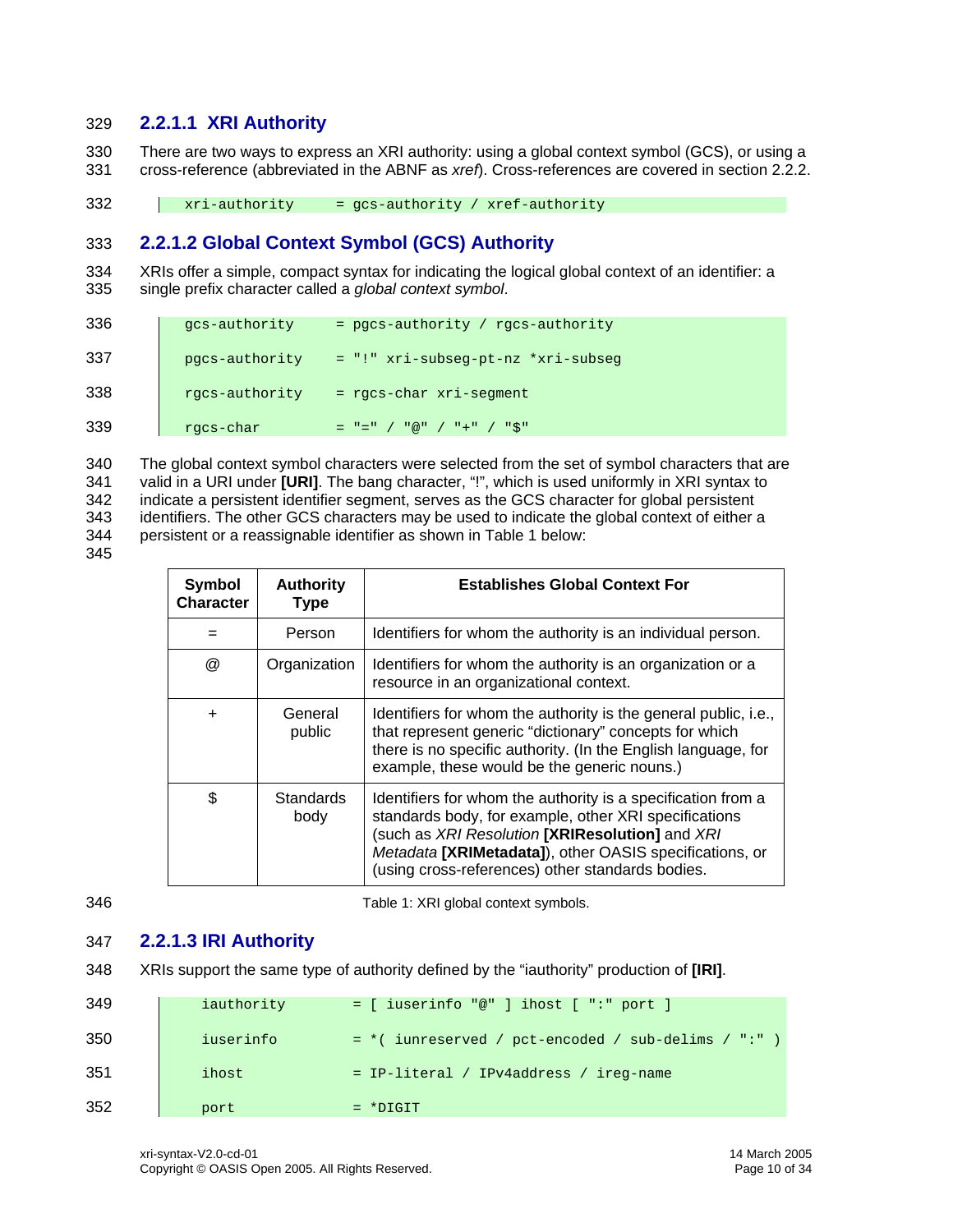- <span id="page-10-0"></span>The syntax is inherited directly from **[\[IRI\]](#page-21-4)**. First, the "iuserinfo" sub-component permits the 353
- identification of a user in the context of a host. Next, the "ihost" sub-component has three options for identifying the host: a registered name (such as a domain name), an IPv4 address, or an IPv6 literal. 354 355 356
- 357 A host identifier can be followed by an optional port number. The XRI syntax specification does
- 358 359 360 not define a default port because it is expected this will be inherited from the resolution protocol, such as the HTTP/HTTPS protocol specified in **[\[XRIResolution\]](#page-21-0)**. Therefore, if the port is omitted in an XRI, it is undefined.
- 361 362 Note that authority segments that begin with GCS characters or cross-references (see below) may match both the "iauthority" and the "xri-authority" productions. For instance, "!!1",
- 363 "@example", "=example", "+example", "\$example" and "(=example)" all match both productions.
- 364 As with all XRI syntax, the "first-match-wins" rule is used to resolve ambiguities. Consequently, all
- 365 the examples listed above would be considered XRI authorities, not IRI authorities.

### <span id="page-10-1"></span>366 **2.2.2 Cross-References**

367 368 369 370 Cross-references are the primary extensibility mechanism in XRI. They allow an identifier assigned in one context to be reused in another context, permitting identifiers to be shared across contexts. This simplifies identifying logically equivalent resources across hierarchies (a directory concept referred to as "polyarchy").

- 371 372 373 A cross-reference is syntactically delimited by enclosing it in parentheses, similar to the way an IPv6 literal is encapsulated in square brackets as specified in **[\[RFC2732\]](#page-21-13)**. A cross-reference may contain either an XRI reference or an absolute IRI.
- 
- 374  $xref = "(" ( XRI-reference / IRI ) ")"$

375 376 377 It is important that the value of a cross-reference be syntactically unambiguous, whether it is an absolute IRI or one of the various forms of an XRI reference. Therefore special attention must be paid to relative XRI references to avoid ambiguity, as discussed in section [2.4.3.](#page-16-2)

378 379 A cross-reference may appear at any node of any XRI except within an IRI authority segment. A cross-reference as the very first sub-segment in an XRI is a valid top-level XRI authority.

380 xref-authority = xref \*xri-subseg

381 382 This syntax allows any globally-unique identifier in any URI scheme (e.g., an HTTP URI, mailto URI, URN etc.) to specify a global XRI authority.

383 xri://(mailto:john.doe@example.com)/favorites/home 384 --example of using a URI as an XRI global authority

### 385 **2.2.3 Path**

<span id="page-10-2"></span>386 387 388 389 390 391 As with IRIs, the XRI path component is a hierarchal sequence of path segments separated by slash ("/") characters and terminated by the first question-mark ("?") or number sign ("#") character, or by the end of the XRI reference. But while an IRI path segment is considered opaque by a generic URI processor, an XRI path segment can be parsed by an XRI processor into two types of sub-segments: *\* segments* (pronounced "star segments") and *! segments* (pronounced "bang segments").

| 392<br>393<br>394 | xri-path | = xri-path-absolute<br>xri-path-noscheme<br>ipath-empty             |  |
|-------------------|----------|---------------------------------------------------------------------|--|
| 395               |          | $xri-path-absolute = */"$ [ $xri-seqment-nz * (" " xri-seqment )$ ] |  |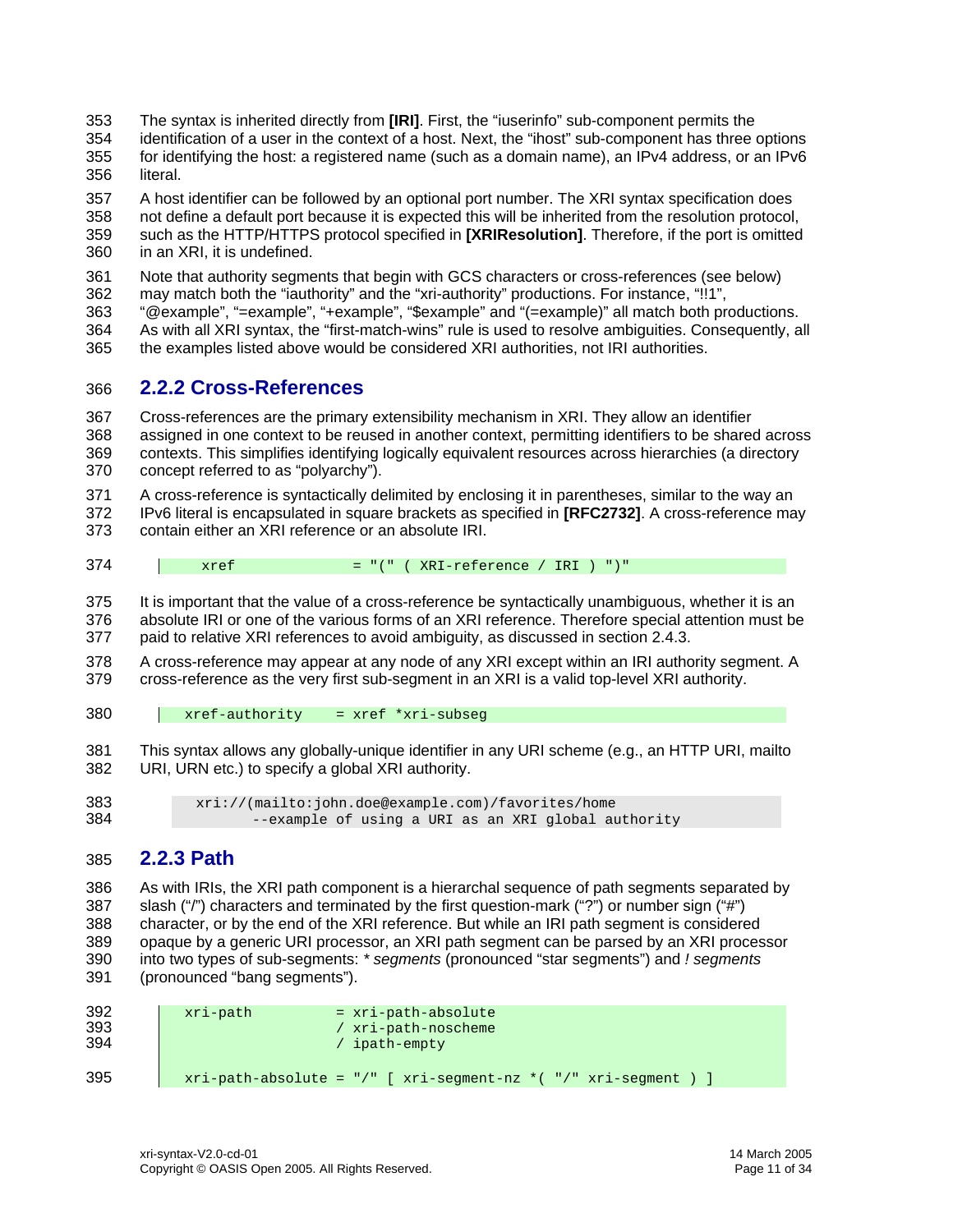<span id="page-11-0"></span>

| 396<br>397 |            | xri-path-noscheme = xri-subseq-od-nx *xri-subseq-nc<br>*( $"$ /" xri-seqment) |
|------------|------------|-------------------------------------------------------------------------------|
| 398        |            | xri-seqment = xri-subseq-od *xri-subseq                                       |
| 399        |            | $xri-segment-nz = xri-subseq-od-nz *xri-subseq$                               |
| 400        | xri-subseq | $=$ ( "*" / "!" ) (xref / *xri-pchar)                                         |
| 401        |            | $xri-subseq-nc = ("**" / "!"") (xref / *xri-pchar-nc)$                        |
| 402        |            | $xri-subseq-od = [$ "*" / "!" $](xref / *xri-pchar)$                          |
| 403        |            | $xri-subseq-od-nz = [$ "*" / "!" ] (xref / 1*xri-pchar)                       |
| 404        |            | $xri-subseq-od-nx = [$ "*" / "!" ] $1*xri-pchar-nc$                           |
| 405        |            | $xri-subseq-\pt-nz = "!" (xref / 1*xri-pchar)$                                |

406 407 408 409 410 \* segments are used to specify *reassignable identifiers*—identifiers that may be reassigned by an identifier authority to represent a different resource at some future date. ! segments are used to specify *persistent identifiers*—identifiers that are permanently assigned to a resource and will not be reassigned at a future date. The default is a \* segment, so no leading star ("\*") is required for the first (or only) sub-segment.

411 412 413 414 415 416 An XRI path segment may contain the same characters as a URI path segment plus the expanded UCS character set inherited from **[\[IRI\]](#page-21-4)**. If a star ("\*") or bang ("!") appears in a path of an XRI reference, it will be interpreted as a sub-segment delimiter. If this interpretation is not desired for these characters, or for any other special XRI delimiters, these characters MUST be percent-encoded when they appear in the path segment. See section [2.1.4,](#page-7-1) "[Percent-Encoded](#page-7-1)  [Characters"](#page-7-1).

| 417 | xri-pchar    | = iunreserved / pct-encoded / xri-sub-delims / ":" |
|-----|--------------|----------------------------------------------------|
| 418 | xri-pchar-nc | = iunreserved / pct-encoded / xri-sub-delims       |

419 420 421 422 With the exception of star ("\*"), bang ("!") and cross-reference delimiters, an XRI path segment is considered opaque by generic XRI syntax. As with IRIs, XRI extensions or generating applications may define special meanings for other XRI reserved characters for the purpose of delimiting extension-specific or generator-specific sub-components.

423 424 Note that XRI syntax is slightly more restrictive than URI syntax in that the first segment of an absolute XRI path may never be empty, even in the absolute form of an XRI.

### 425 **2.2.4 Query**

426 427 The XRI query component is identical to the IRI query component as described in section 2.2 of **[\[IRI\]](#page-21-4)**.

428 iquery  $= *$ ( ipchar / iprivate / "/" / "?" )

### 429 **2.2.5 Fragment**

430 XRI syntax also supports fragments as described in section 2.2 of **[\[IRI\]](#page-21-4)**.

431 ifragment =  $*($  ipchar / "/" / "?" )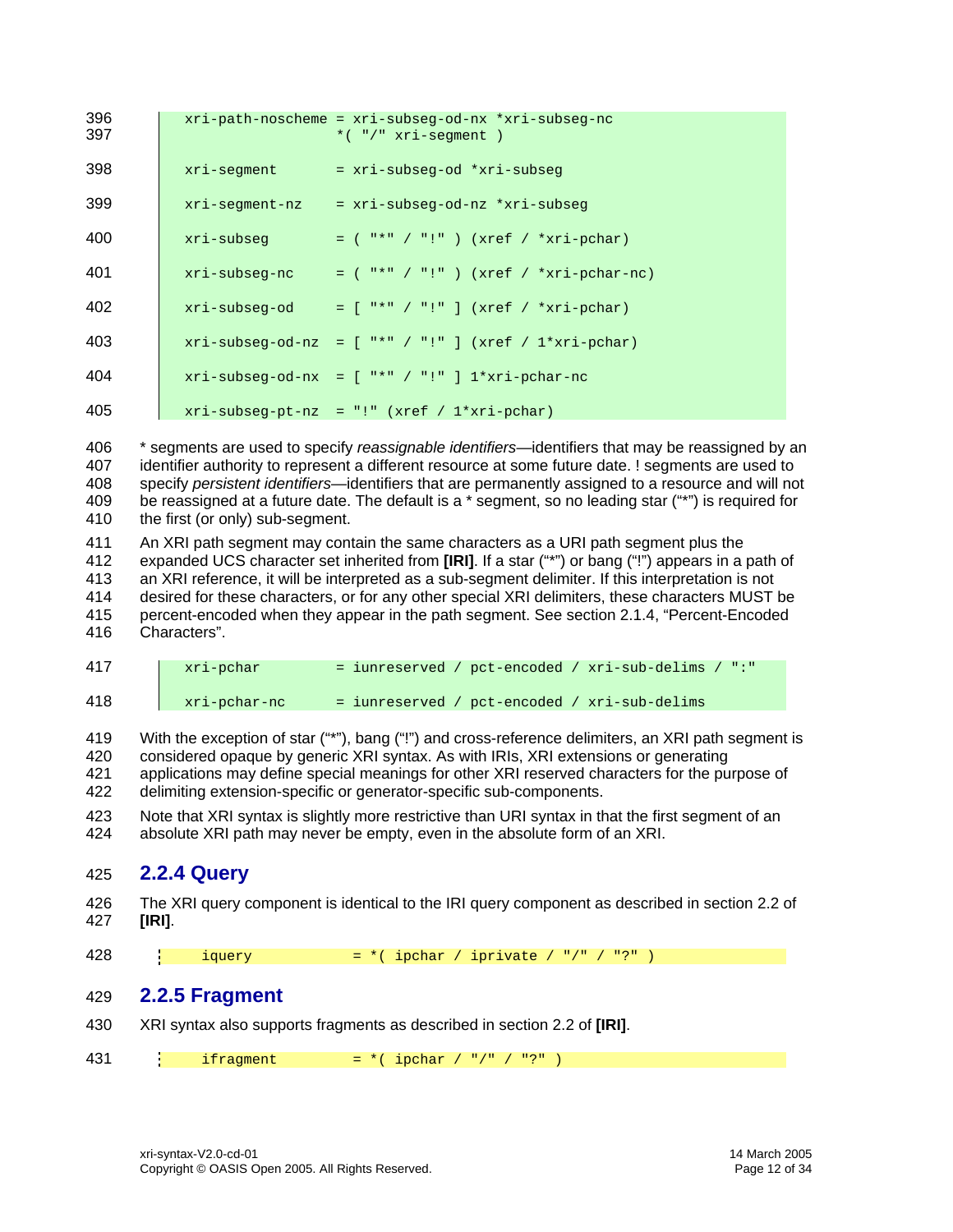- <span id="page-12-0"></span>432 Since XRI federation syntax can inherently address attributes or sub-resources to any depth,
- 433 434 435 fragments are supported primarily for compatibility with generic URI syntax. XRIs can also employ cross-references to identify media types or other alternative representations of a resource. See section [2.2.2](#page-10-1)

### 436 **2.3 Transformations**

### <span id="page-12-1"></span>437 **2.3.1 Transforming XRI References into IRI and URI References**

438 439 440 441 Although XRIs are intended to be used by applications that understand them natively, it may also be desirable to use them in contexts that do not recognize an XRI reference but that allow an Internationalized Resource Identifier reference as described in **[\[IRI\]](#page-21-4)**, or a fully-conformant URI reference as defined by **[\[URI\]](#page-21-3)**.

442 443 444 445 This section specifies the steps for transforming an XRI reference into a valid IRI reference. At the completion of these steps, the XRI reference is in *IRI-Normal Form*. An XRI reference in IRI-Normal Form may then be mapped into a valid URI reference by following the algorithms defined in section 3.1 of **[\[IRI\]](#page-21-4)**. After that mapping, the XRI reference is in *URI-Normal Form*.

- 446 447 448 Applications MUST transform XRI references to IRI references using the following steps (or a process that achieves exactly the same result). Before applying these steps, the XRI reference must be in XRI-normal form as defined in section [2.1.4.](#page-7-1)
- 449 450 451 1. If the XRI reference is not encoded in UTF-8, convert the XRI reference to a sequence of characters encoded in UTF-8, normalized according to Normalization Form C (NFC) as defined in **[\[UTR15\]](#page-21-14)**.
- 452 453 2. If the XRI reference is not relative (i.e., if it matches the "XRI" ABNF production) and the optional "xri://" prefix has been omitted, prepend "xri://" to the XRI reference.
- 454 455 456 457 458 3. Optionally add XRI metadata using cross-references as defined in section [2.1.4.1.](#page-7-2) Note that the addition of XRI metadata may change the resulting IRI or URI reference for the purposes of comparison. The significance or insignificance of specific types of XRI metadata is specified in *Extensible Resource Identifier (XRI) Metadata V2.0* **[\[XRIMetadata\]](#page-21-1)**.
- 459 460 461 462 4. Apply the XRI escaping rules defined in section [2.3.2.](#page-12-2) Note that this step is not idempotent (i.e., it may yield a different result if applied more than once), so it is very important that implementers not apply this step more than once to avoid changing the semantics of the identifier.
- 463 464 At the completion of step 4, the percent-encoded XRI reference may be used as an IRI reference. An XRI reference in this form is said to be in *IRI-normal form*.
- 465 466 Applying this conversion does not change the equivalence of the identifier, with the possible exception of the addition of XRI metadata as discussed in Step 3.
- 467 468 In general, an application SHOULD use the least-transformed version appropriate for the context in which the identifier appears. For example, if the context allows an XRI reference directly, the
- 469 identifier SHOULD be an XRI reference in XRI-normal form as described in section [2.1.4.](#page-7-1) If the
- 470 context allows an IRI reference but not an XRI reference, the identifier SHOULD be in IRI-normal
- 471 form. Only when context allows neither XRI nor IRI references should URI-normal form be used.

### <span id="page-12-2"></span>472 **2.3.2 Escaping Rules for XRI Syntax**

- 473 474 This section defines rules for preventing misinterpretation of XRI syntax when an XRI reference is evaluated by a non-XRI-aware parser.
- 475 The first rule deals with cross-references as explained in section [2.2.2.](#page-10-1) Since a cross-reference
- 476 contains either an IRI or an XRI reference (which itself may contain further nested IRIs or XRI
- 477 references), it may include characters that, if not escaped, would cause misinterpretation when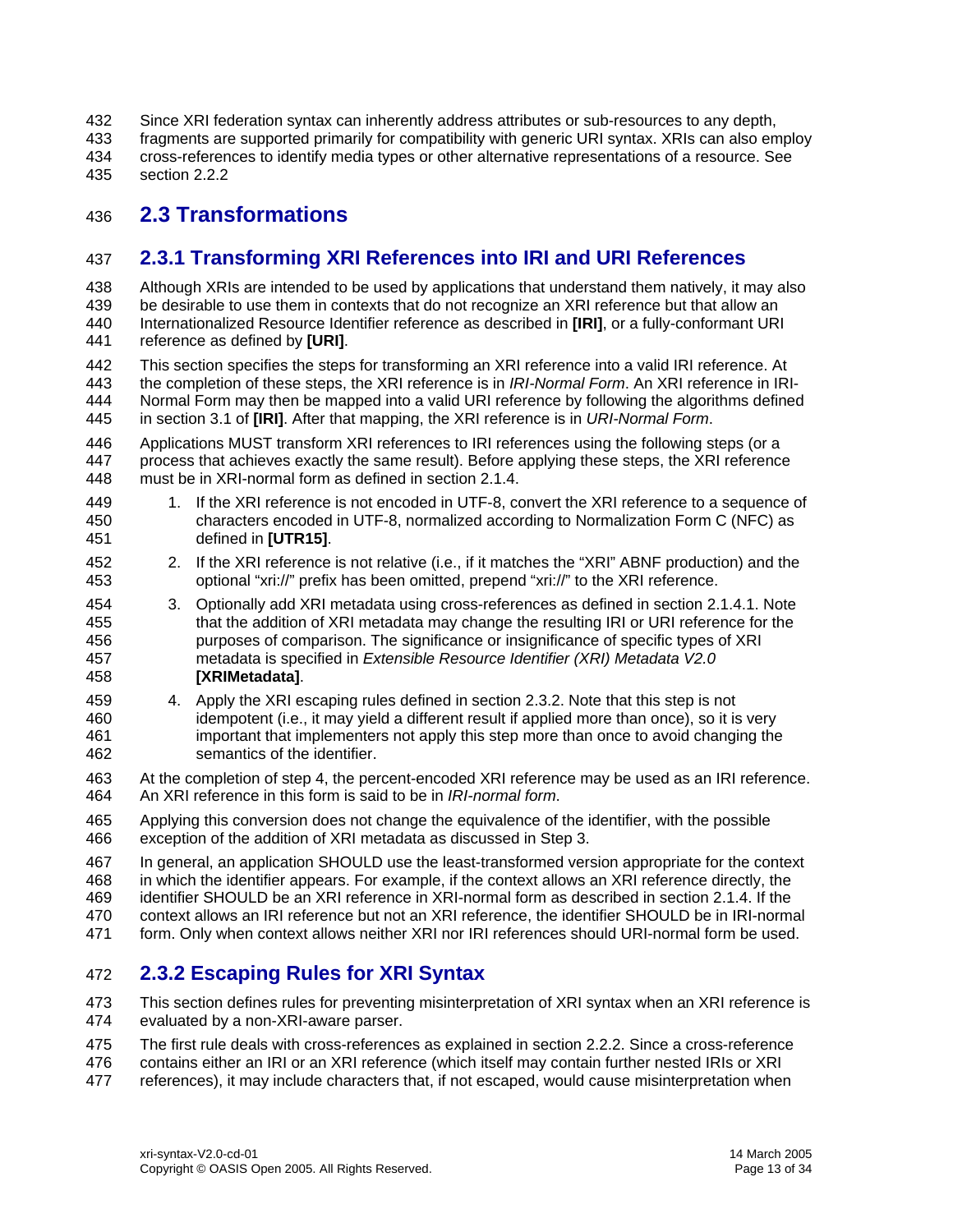- the XRI reference is used in a context that expects an IRI or URI reference. Consider the following XRI: 478 479
- 480 xri://@example/(xri://@example2/abc?id=1)
- 481 482 The generic parsing algorithm described in **[\[URI\]](#page-21-3)** would separate the above XRI into the following components:

```
483 scheme = xri<br>484 authority = 0
484 authority = @example 
           path = / (xri://@example2/abc)486 
           query = id=1)
```
487 The desired separation is:

```
488 scheme = xri<br>489 authority =
489 authority = @example<br>490 bath = /(xri://@example
              path = / (xri://@example2/abc?id=1)491 
              query = <undefined>
```
492 493 494 495 To avoid this type of misinterpretation, certain characters in a cross-reference must be percentencoded when transforming an XRI reference into IRI-normal form. In particular, the question mark ("?") character must be percent-encoded as "%3F" and the number sign "#" character must be percent-encoded as "%28".

- 496 Following this rule, the above example would be expressed as:
- 497 xri://@example/(xri://@example2%3Fid=1)
- 498 499 In addition, the slash "/" character in a cross-reference may also be misinterpreted by a non-XRIaware parser. Consider:
- 500 xri://@example.com/(@example/abc)

501 502 If this were used as a base URI as defined in section 5 of **[\[URI\]](#page-21-3)**, the algorithm described in section 5.2 of **[\[URI\]](#page-21-3)** would append a relative-path reference to:

- 503 xri://@example.com/(@example/
- 504 instead of the intended:
- 505 xri://@example.com/

506 507 508 This is because the "merge" algorithm in section 5.2.3 of **[\[URI\]](#page-21-3)** is defined in terms of the last (right-most) slash character. This problem is avoided by encoding slashes within cross-references as "%2F". Following this rule, the above example would be expressed as:

509 xri://@example.com/(@example%2Fabc)

510 511 512 Ambiguity is also possible if an XRI reference in XRI-normal form contains characters that have been percent-encoded to indicate that they should not be interpreted as delimiters. For example, consider the following XRI in XRI-normal form:

- 513 xri://@example.com/(@example/abc%2Fd/ef)
- 514 This slash character between "c" and "d" is percent-encoded to show that it's not a syntactical

515 element of the XRI, i.e., that it should be interpreted as data and not as a delimiter. To preserve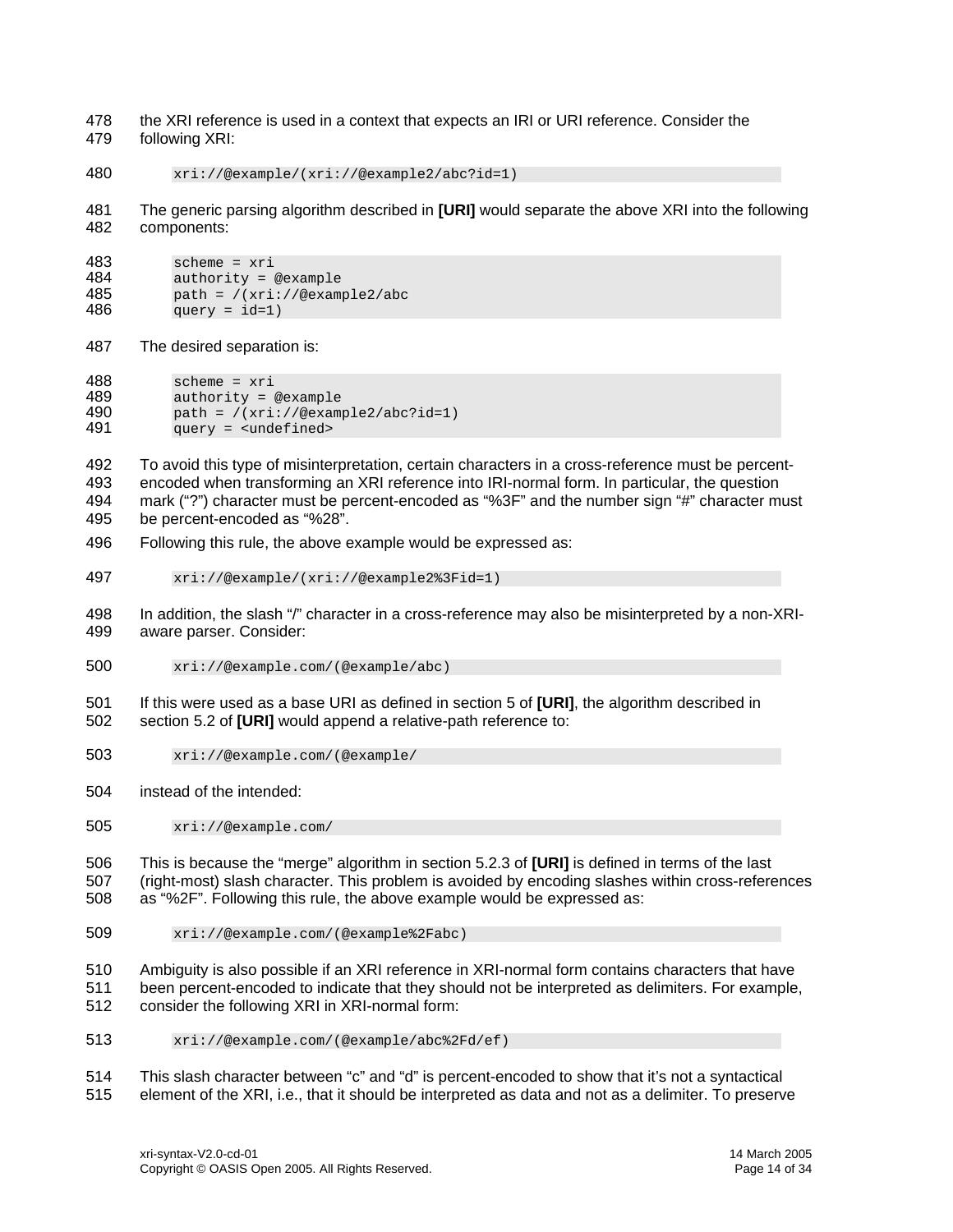<span id="page-14-0"></span>this type of distinction when converting an XRI reference to an IRI reference, the percent "%" 516

- character must be percent-encoded as "%25". Following this rule, the above example fully 517
- converted would be: 518

519 xri://@example.com/(@example%2Fabc%252Fd%2Fef)

520 521 522 To summarize, the following four special rules MUST be applied during step 4 of section [2.3.1.](#page-12-1) Before applying these rules, the XRI reference MUST be in XRI-normal form and all IRIs in crossreferences MUST be in a percent-encoded form appropriate to their schemes.

- 523 1. Percent-encode all percent "%" characters as "%25" across the entire XRI reference.
- 524 525 2. Percent-encode all number sign "#" characters that appear within a cross-reference as "%23".
- 526 527 528 3. Percent-encode all question mark "?" characters that appear within a cross-reference as "%3F".
	- 4. Percent-encode all slash "/" characters that appear within a cross-reference as "%2F".

### 529 **2.3.3 Transforming IRI References into XRI References**

530 531 Transformation of an XRI reference in IRI-normal form into an XRI reference in XRI-normal form MUST use the following steps (or a process that achieves the same result).

- 532 533 534 1. If the XRI reference is not encoded in UTF-8, convert the XRI reference to a sequence of characters encoded in UTF-8, normalized according to Normalization Form C (NFC) as defined in **[\[UTR15\]](#page-21-14)**.
- 535 2. Perform the following special conversions for XRI syntax:
	- a. Convert all percent-encoded slash ("/") characters to their corresponding octets.
	- b. Convert all percent-encoded question mark ("?") characters to their corresponding octets.
	- c. Convert all percent-encoded number sign ("#") characters to their corresponding octets.
- 541 542 d. Convert all percent-encoded percent ("%") characters to their corresponding octets.

543 544 545 546 Note that this process is not idempotent (i.e., it may yield a different result if applied more than once), so it is very important that implementers only apply this process to XRI references in IRInormal form. If it is applied to an XRI reference in XRI-normal form, the resulting identifier may not be equivalent to the XRI reference before transformation.

### 547 **2.4 Relative XRI References**

### 548 **2.4.1 Reference Resolution**

549 550 551 552 For XRI references in IRI-normal form or URI-normal form, resolving a relative XRI reference into an absolute XRI reference is straightforward. If the base XRI and the relative XRI reference are in IRI-normal form, section 6.5 of **[\[IRI\]](#page-21-4)** applies. If the base XRI and the relative XRI reference are in URI-normal form, section 5 of **[\[URI\]](#page-21-3)** applies.

553 554 555 556 557 It is important that XRI references appear in a form appropriate to their context (i.e., in URInormal form in contexts that expect URI references and in IRI-normal form in contexts that expect IRI references), since the algorithms described in **[\[IRI\]](#page-21-4)** and **[\[URI\]](#page-21-3)** may produce incorrect results when applied to XRI references in XRI-normal form, particularly when those XRI references contain cross-references.

558 559 560 561 562 In contexts that allow a native XRI reference (i.e., an XRI reference in XRI-normal form), it may be useful to perform relative reference resolution without first converting to IRI- or URI-normal form. In fact, it may be difficult or impossible to convert to IRI- or URI-normal form without first resolving the relative XRI reference to an absolute XRI. The algorithms described in section 5 of **[\[URI\]](#page-21-3)** apply to XRI references in XRI-normal form provided that the processor: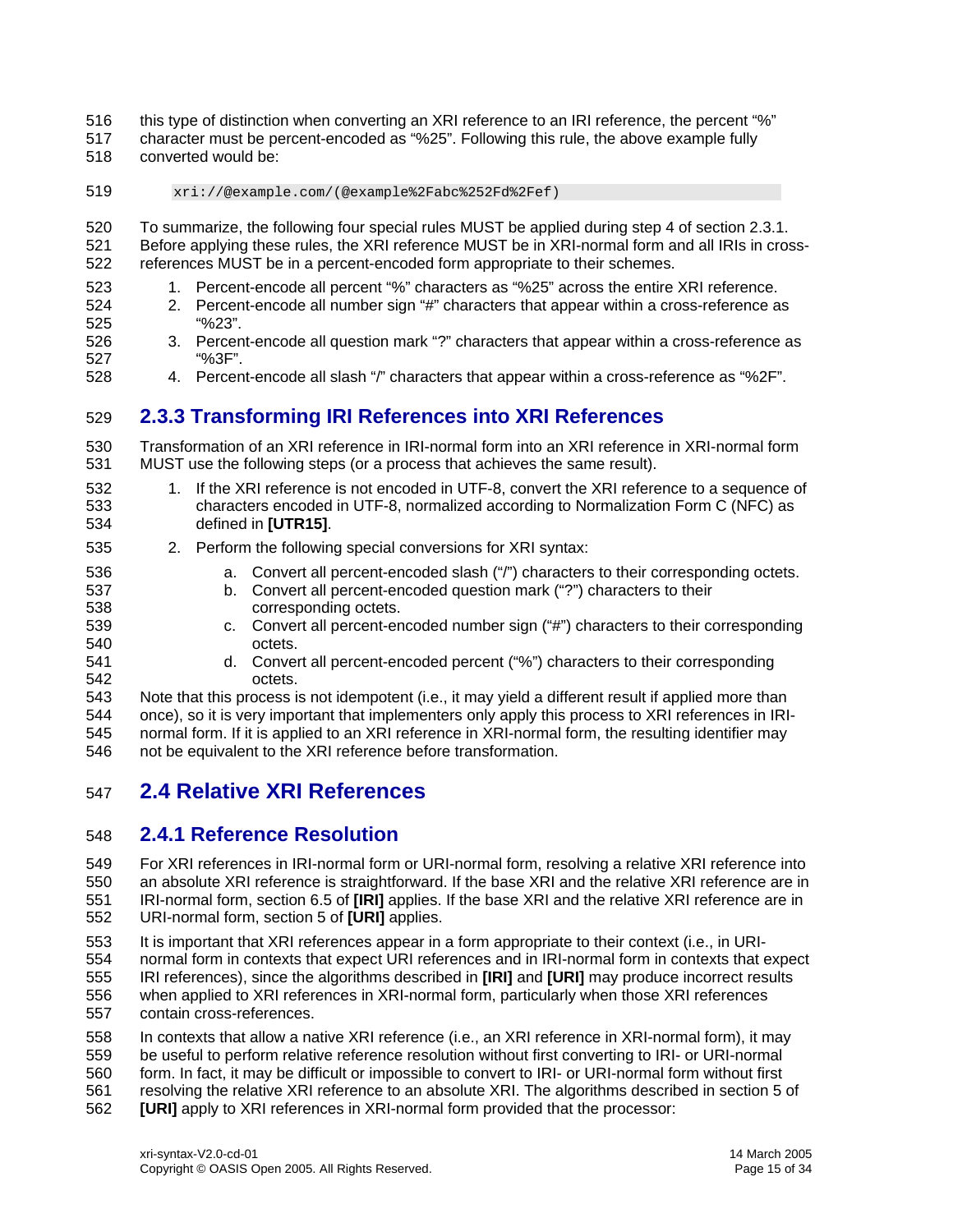- <span id="page-15-0"></span>• treats the characters allowed in IRI references but not in URI references the same as it treats unreserved characters in URI references (as required by section 5 of **[\[IRI\]](#page-21-4)**) and
- • treats all characters within all cross-references the same as unreserved characters in URI references (i.e., treats cross-references as opaque with respect to relative reference resolution).

### **2.4.2 Reference Resolution Examples**

- The following are examples of relative XRI reference resolution. These examples are very similar to the examples for resolving relative references in **[\[URI\]](#page-21-3)**. Starting with the following base XRI in XRI-normal form:
- xri://@a\*a/!b!b/c\*c/(xri://@d\*d/e)?q
- a relative reference is transformed to its target XRI as shown in the following examples.

### **2.4.2.1 Normal Examples**

| 575 | iqiq                                  | $=$                  | $xri://@a*a/!b!b/c*c/!q!q$               |
|-----|---------------------------------------|----------------------|------------------------------------------|
| 576 | . / !g!g                              | $=$ $\,$             | $xri://@a*a/!b!b/c*c/!q!q$               |
| 577 | !q!q/                                 | $=$                  | $xri://@a*a/!b!b/c*c/!q!q/$              |
| 578 | 19!7                                  | $\equiv$             | $xri://@a*a/!q!q$                        |
| 579 | 1/@!q!q                               | $\equiv$             | Not a legal relative XRI reference       |
| 580 | ?y                                    | $=$                  | $xri://@a*a/!b!b/c*c/(xri://@d*d/e)?y$   |
| 581 | idjdjh                                | $=$                  | $xri://@a*a/!b!b/c*c/!q!q?y$             |
| 582 | #s                                    | $=$                  | $xri://@a*a/!b!b/c*c/(xri://@d*d/e)?q#s$ |
| 583 | $:q:q$ #s                             | $=$ $\,$             | $xri://@a*a/!b!b/c*c/!q!q\sharp s$       |
| 584 | !q!q?y#s                              | $\equiv$             | $xri://@a*a/!b!b/c*c/!q!q?y#s$           |
| 585 | ix                                    | $=$                  | $xri://@a*a/!b!b/c*c/ix$                 |
| 586 | !g!g;x                                | $=$                  | $xri://@a*a/!b!b/c*c/!q!qix$             |
| 587 | !q!q;x?y#s                            | $=$                  | $xri://@a*a/!b:b/c*c/!q!qix?y#s$         |
| 588 |                                       | $=$                  | $xri://@a*a/!b!b/c*c/(xri://@d*d/e)?q$   |
| 589 | $\bullet$ .<br><br><br><br><br><br>   | $=$                  | $xri://@a*a/!b!b/c*c/$                   |
| 590 | $\cdot$ /                             | $=$                  | $xri://@a*a/!b!b/c*c/$                   |
| 591 | $\ddots$                              | $=$                  | $xri://@a*a/!b!b/$                       |
| 592 | $\cdot$ . /                           | $=$                  | $xri://@a*a/!b!b/$                       |
| 593 | . / !g!g                              | $=$ $\,$             | $xri://@a*a/!b!b/!q!q$                   |
| 594 | $\ldots$ $\ldots$                     | $=$                  | $xri://@a*a/$                            |
| 595 | $\ldots / \ldots /$ $\qquad \qquad =$ |                      | xri://@a*a/                              |
| 596 | . / . / . / .                         | $\alpha_{\rm c} = 0$ | xri://@a*a/!q!q                          |

### **2.4.2.2 Abnormal Examples**

 As in IRIs and URIs, the ".." syntax cannot be used to change the authority component of an XRI.

599 ../../../!g!g =  $xri://@a*a/!g!g$   $../../../..!/!g!g = xri!///@a*a!/g!g$ 

 As in IRIs and URIs, "." and ".." have a special meaning only when they appear as complete path segments.

| 603 | $/$ . $/$ !q!q | $= xri: //@a*a!/q!q$            |
|-----|----------------|---------------------------------|
| 604 | $/$ $/$ !q!q   | $= xri: //@a*a!/q!q$            |
| 605 | lq!q.          | $= xri! // @a*a' b!b/c*c' q!q.$ |
| 606 | . !q!q         | $= xri! //@a*a' b!b/c*c .!q!q$  |
| 607 | !q!q           | $= xri! // @a*a' b!b/c*c' q!q$  |
| 608 | p!p!           | $= xri: //@a*a/!b!b/c*c/!q!q$   |

 XRI parsers, like IRI and URI parsers, must be prepared for superfluous or nonsensical uses of "." and "..".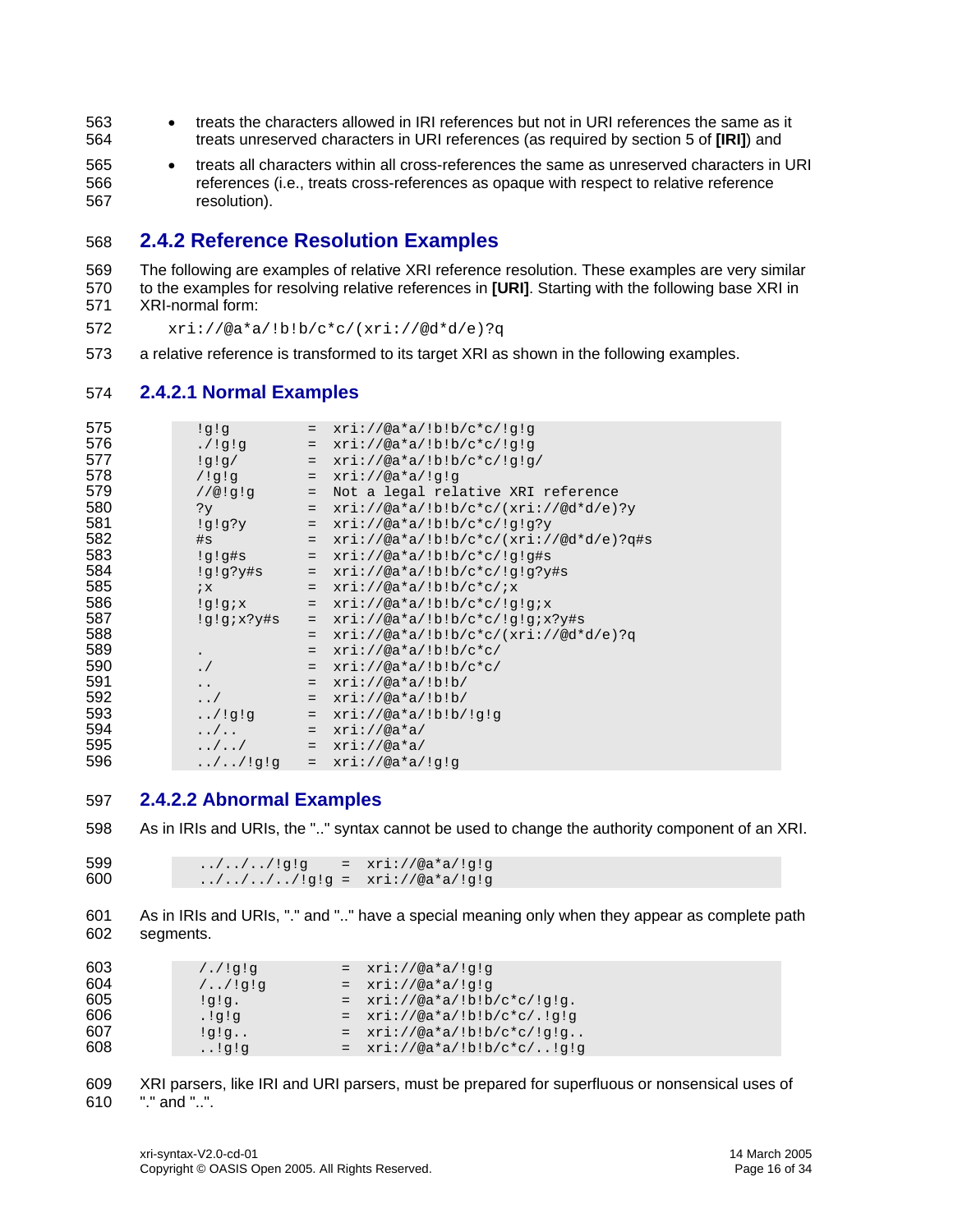<span id="page-16-0"></span>

| 611 | $. / . / !$ g!g | $= xri: //@a*a/!b!b/!q!q$            |
|-----|-----------------|--------------------------------------|
| 612 | $.$ /lq!q/.     | $= xri: //@a*a/!b!b/c*c/!q!q/$       |
| 613 | $!q!q/$ ./h     | $= xri! //@a*a' b!b/c*c' q!q/h$      |
| 614 | $!q!q/$ /h      | $= xri: //@a*a/!b!b/c*c/h$           |
| 615 | $!q!q; x=1/./y$ | $= xri: // @a*a/!b!b/c*c/!q!qix=1/y$ |
| 616 | $!q;q;x=1/$ /y  | $= xri: //@a*a/!b!b/c*c/y$           |

617 618 XRI parsers, like IRI and URI parsers, must take care to separate the reference's query and/or fragment components from the path component before merging it with the base path and

619 removing dot-segments.

620 !g!g?y/./x = xri://@a\*a/!b!b/c\*c/!g!g?y/./x 621 !g!g?y/../x = xri://@a\*a/!b!b/c\*c/!g!g?y/../x<br>622 !g!g#s/./x = xri://@a\*a/!b!b/c\*c/!g!g#s/./x  $!g!g#s/.x = xri://@a*a/!b!b/c*c/!g!g#s/.x$ 623  $!g!g#s/../x = xri!//@a*a/lb!b/c*c/lg!g#s/../x$ 

### 624 **2.4.3 Leading Segments Containing a Colon**

<span id="page-16-2"></span>625 626 **[\[URI\]](#page-21-3)** points out that relative URI references with an initial segment containing a colon may be subject to misinterpretation:

627 628 629 630 "A path segment that contains a colon character (e.g., 'this:that') cannot be used as the first segment of a relative-path reference because it would be mistaken for a scheme name. Such a segment must be preceded by a dot-segment (e.g., './this:that') to make a relative-path reference."

631 632 633 Relative XRI references can be similarly misinterpreted. If any segment prior to the first slash ("/") character in a relative XRI reference contains a colon, the relative XRI reference must be rewritten to begin either with "\*", if appropriate, or "./". Thus, "a:b" becomes either "\*a:b" or "./a:b".

### 634 **2.4.4 Leading Segments Beginning with a Cross-Reference**

635 636 637 A path segment that begins with a cross-reference cannot be used as the first segment of a relative reference because it would be mistaken for an xref-authority. As with a leading segment containing a colon, such a segment must be preceded with "./" to make a relative XRI reference.

### <span id="page-16-1"></span>638 **2.5 Normalization and Comparison**

639 640 641 642 643 644 In general, the normalization and comparison rules for generic IRIs and URIs specified in Section 5 of **[\[IRI\]](#page-21-4)** and Section 6 of **[\[URI\]](#page-21-3)** apply to XRIs. This section describes a number of additional XRIspecific rules for normalization and comparison. To reduce the requirements imposed upon a minimally conforming processor, the majority of these rules are RECOMMENDED rather than REQUIRED. An implementation that fails to observe them, however, may frequently treat two XRIs as non-equal when in fact they are equal.

645 646 647 Each application that uses XRI references MAY define additional equivalence rules as appropriate. Due to the level of abstraction XRIs provide, such higher-order equivalence rules may be based on indirect comparisons or specified XRI-to-XRI mappings (for example, mappings

648 of reassignable XRIs to persistent XRIs).

### 649 **2.5.1 Case**

- 650 The following rules regarding case sensitivity SHOULD be applied in XRI comparisons.
- 651 652 • Comparison of the scheme component of XRIs and all IRIs used as cross-references is caseinsensitive.
- 653 • Comparison of authority components (section [2.2.1\)](#page-8-2) is case-insensitive as defined in **[\[IRI\]](#page-21-4)**.
- 654 655 • As specified in section [2.1.4,](#page-7-1) comparison of characters in a percent-encoding construction is case-insensitive for the hexadecimal digits "A" through "F", i.e. "%ab" is equivalent to "%AB".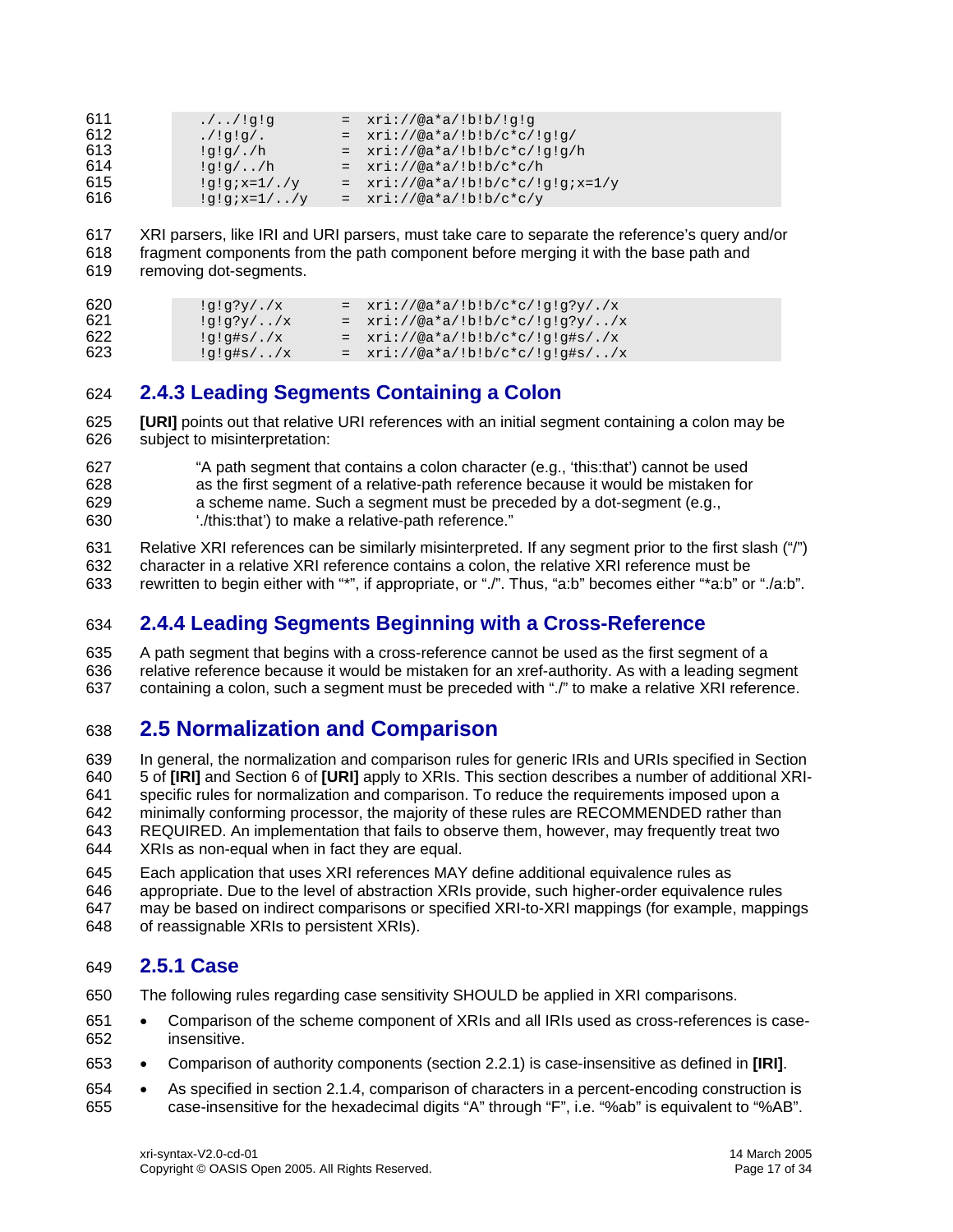### <span id="page-17-0"></span>656 **2.5.2 Encoding, Percent-Encoding, and Transformations**

- 657 658 659 • Two XRIs MUST be considered equivalent if they are character-for-character equivalent. Therefore, they are also equivalent if they are byte-for-byte equivalent and use the same character encoding.
- 660 661 662 663 • Two XRIs that differ only in whether unreserved characters are percent-encoded SHOULD be considered equivalent. If one XRI percent-encodes one or more unreserved characters, and another XRI differs only in that the same characters are not percent-encoded, they are equivalent.
- 664 665 666 • All forms of an XRI during the transformation process described in section [2.3.1 S](#page-12-1)HOULD be considered equivalent, assuming the same XRI metadata is inserted as described in section [2.3.1.](#page-12-1)

### 667 **2.5.3 Optional Syntax**

668 669 670 • An "xri-segment" (section [2.2.3\)](#page-10-2) that omits the optional leading star ("\*") SHOULD be considered equivalent to the same "xri-segment" prefixed with an star. For example the segment "/foo\*bar" is equivalent to the segment "/\*foo\*bar".

### 671 **2.5.4 Cross-References**

- 672 673 674 If an XRI contains a cross-reference, the rules in this section SHOULD be applied recursively to each cross-reference. For example, the following two XRIs should be considered equivalent:
- 675 xri://@example/(+example/(+foo)) 676 xri://@example/(+Example/(+FOO))
- 677 678 679 680 • From the standpoint of XRI syntax, all cross-references beginning with the GCS "\$" symbol SHOULD be considered significant unless stated otherwise in the governing specification, for example *Extensible Resource Identifier (XRI) Metadata V2.0* **[\[XRIMetadata\]](#page-21-1)**. See section  $2.1.4.1.$

### 681 **2.5.5 Canonicalization**

682 683 684 685 686 In general, XRI references do not have a single canonical form. This is particularly true for XRI references that contain IRI cross-references, since many URI schemes, including the HTTP scheme, do not define a canonical form. Additionally, the authority for a particular segment of an XRI reference may define its own rules with respect to case-sensitivity, optional or implicit syntax etc., so canonicalization of those segments is outside the scope of this specification.

687 688 689 690 It is nevertheless useful to define guidelines for making XRI references reasonably canonical. XRI references that follow these guidelines will be more consistent in presentation, simpler to process, less prone to false-negative comparisons, and more easily cached. To that end, unless there is a compelling reason to do otherwise, XRI references SHOULD be provided in a form in which:

- 691 • The optional "xri://" prefix is included,
- 692 The scheme is specified in lowercase.
- 693 • The authority component is specified in lowercase,
- 694 • Percent-encoding uses uppercase A through F,
- 695 • If optional, the leading star in xri-segments is omitted,
- 696 • Unnecessary percent-encoding is not present,
- 697 • /./ and /../ are absent in absolute XRIs, and
- 698 • Cross-references are reasonably canonical with respect to their schemes.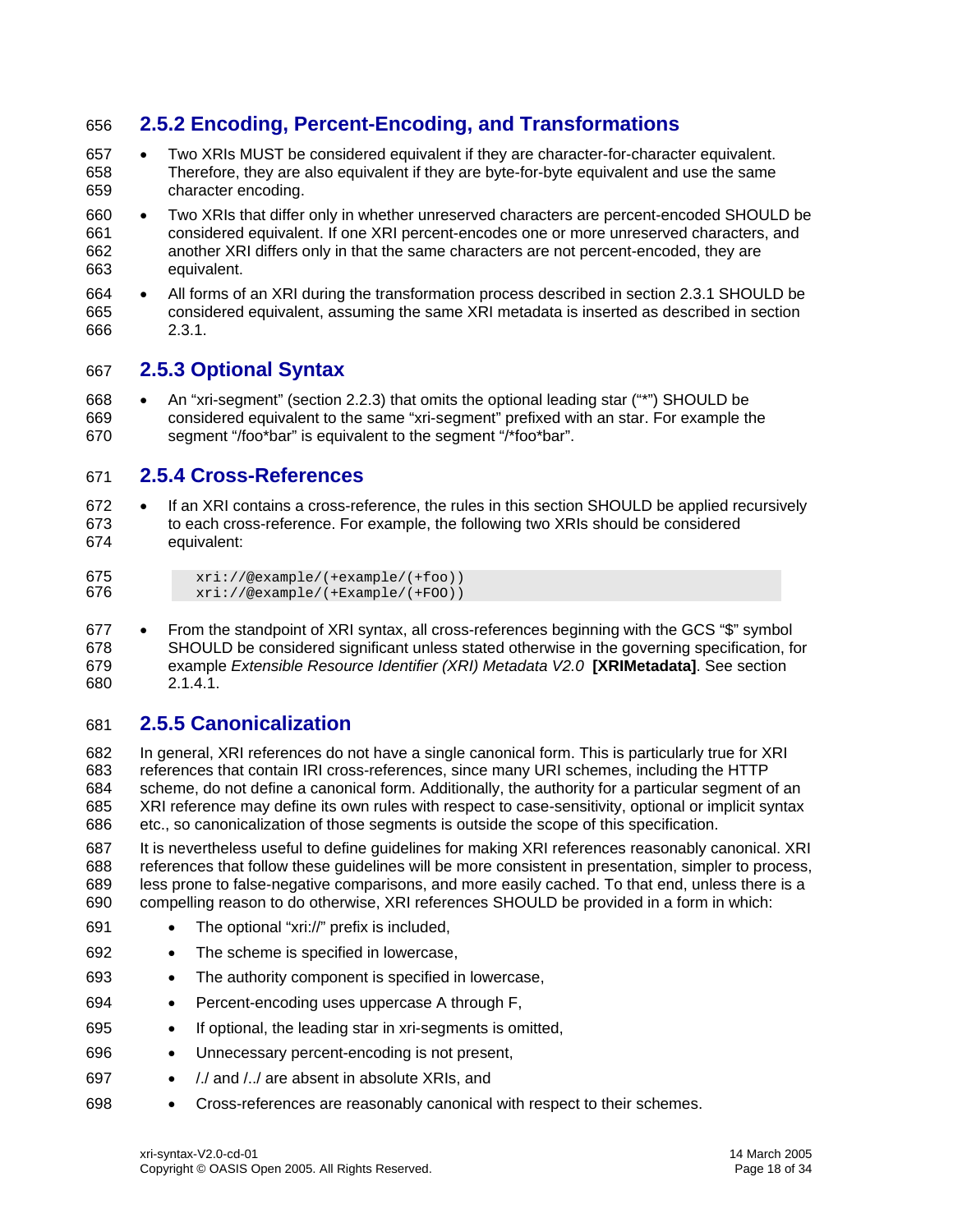- 699 [Table 2](#page-18-0) illustrates the application of these rules. Although the XRIs in the first and second
- 700 columns are equivalent, the form in the second column is recommended.
- 701

| Avoid                | Recommended        | Comment                                 |
|----------------------|--------------------|-----------------------------------------|
| @example             | xri://@example     | Add optional "xri://"                   |
| XRI://@example       | xri://@example     | Lowercase "xri"                         |
| xri://@Example       | xri://@example     | Lowercase authority                     |
| xri://@example%2f    | xri://@example%2F  | Uppercase percent-encoding              |
| xri://@example/*abc  | xri://@example/abc | Remove optional leading star            |
| xri://@ex%61mple     | xri://@example     | Remove unnecessary percent-<br>encoding |
| xri://@example/./abc | xri://@example/abc | Avoid // and / / in absolute XRIs       |

<span id="page-18-0"></span>

702 Table 2: Examples of XRI canonicalization recommendations.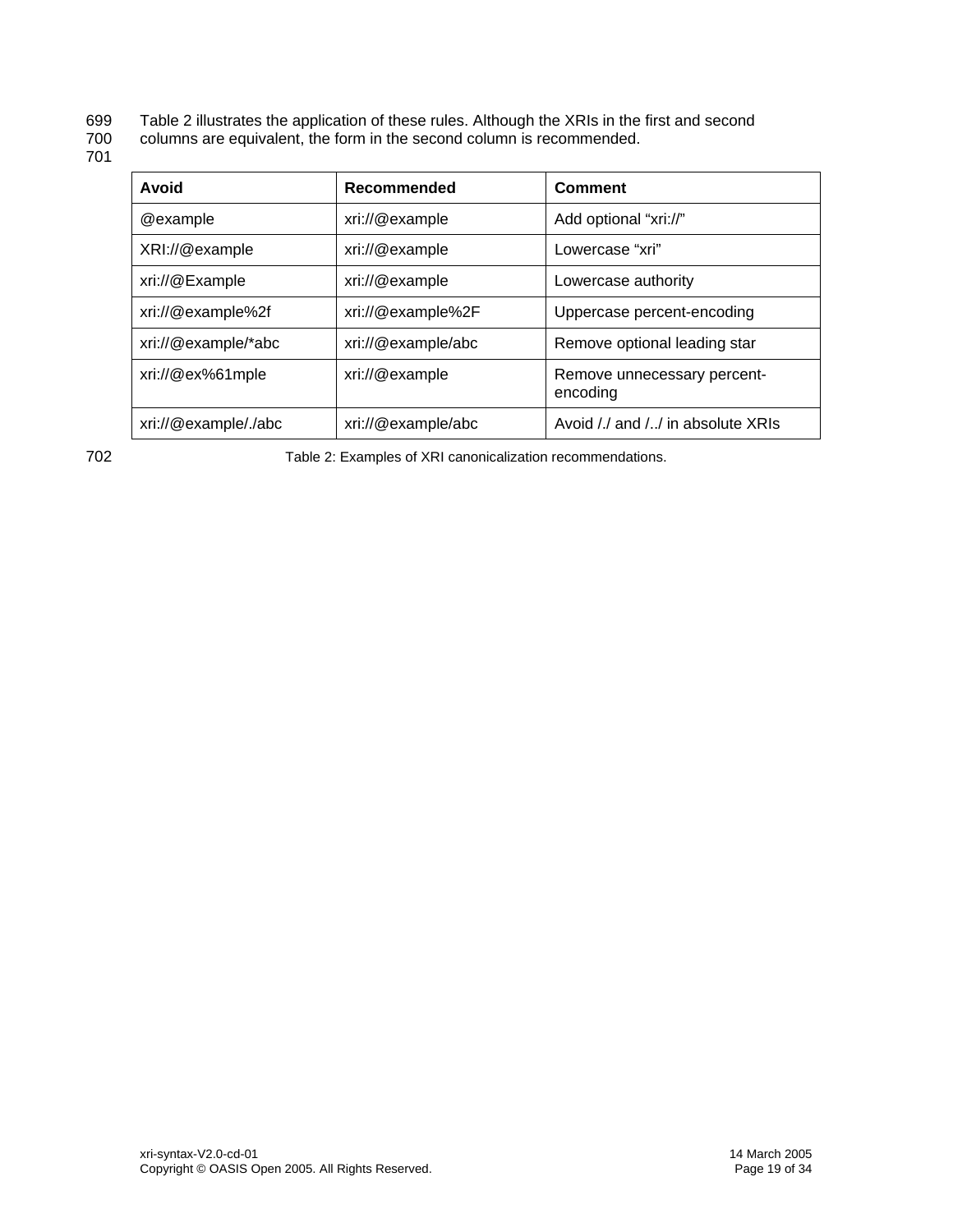# <span id="page-19-0"></span><sup>703</sup>**3 Security and Data Protection Considerations**

704 705 706 To a great extent, XRI syntax has the same security considerations as **[\[IRI\]](#page-21-4)** and **[\[URI\]](#page-21-3)**. In particular the material in **[\[URI\]](#page-21-3)**, section 7, *Security Considerations*, includes a discussion of the following topics:

- 707 • Reliability and Consistency
- 708 • Malicious Construction
- 709 • Back-End Transcoding
- 710 • Rare IP Address Formats
- 711 Sensitive Information
- 712 Semantic Attacks

713 714 715 716 This material notes that "a URI does not in itself pose a direct security threat." In the case of XRIs, this statement remains true only in legacy environments. As noted below, it may not be true for new infrastructure that builds on the extensibility of XRI architecture. In particular the following features of XRIs deserve special mention.

### 717 **3.1 Cross-References**

718 719 Since cross-references in an XRI can reference other URI schemes, implementation must carefully consider the relevant security considerations for those referenced schemes.

### 720 **3.2 XRI Metadata**

721 722 723 724 The use of cross-references employing the GCS "\$" symbol for encoding XRI metadata in an XRI (section [2.1.4.1\)](#page-7-2) may involve other security and data protection considerations that are outside the scope of this specification. These considerations are addressed in *Extensible Resource Identifier (XRI) Metadata V2.0* **[\[XRIMetadata\]](#page-21-1)**.

### 725 **3.3 Spoofing and Homographic Attacks**

726 727 728 729 730 One particularly important security consideration is spoofing, covered first in **[\[URI\]](#page-21-3)** and more thoroughly in **[\[IRI\]](#page-21-4)** Section 7.5. Spoofing is a semantic attack in which an identifier is deliberately constructed to deceive the user into believing it represents one resource when in fact it represents another. With IRIs in particular, a common example of such an attack is using "homographic" characters (characters from different scripts whose visual appearance is nearly or

731 perfectly identical, e.g., the Latin "A", the Greek "Alpha", and the Cyrillic "A".)

732 733 734 735 736 Spoofing has already been used extensively in email "phishing" attacks. As more browsers add support for Internationalized Domain Names (IDN), it is also beginning to appear in online Web links ("pharming"). Not only are some users less suspicious of URIs on the Web, but the attacker may even obtain a corresponding SSL/TLS certificate for the deceptive URI or IRI to make the fraudulent site look completely secure and legitimate.

737 738 To help prevent this problem, XRI registries SHOULD institute policies preventing the registration of deceptive XRIs, and user agents that process XRIs SHOULD incorporate safeguards such as

739 warning users when XRIs contain common homographic characters.

### 740 **3.4 UTF-8 Attacks**

741 742 Since XRIs incorporate the use of UTF-8 as specified by **[\[IRI\]](#page-21-4)**, they can also be subject to UTF-8 parsing attacks as described in section 10 of **[\[RFC3629\]](#page-21-15)**: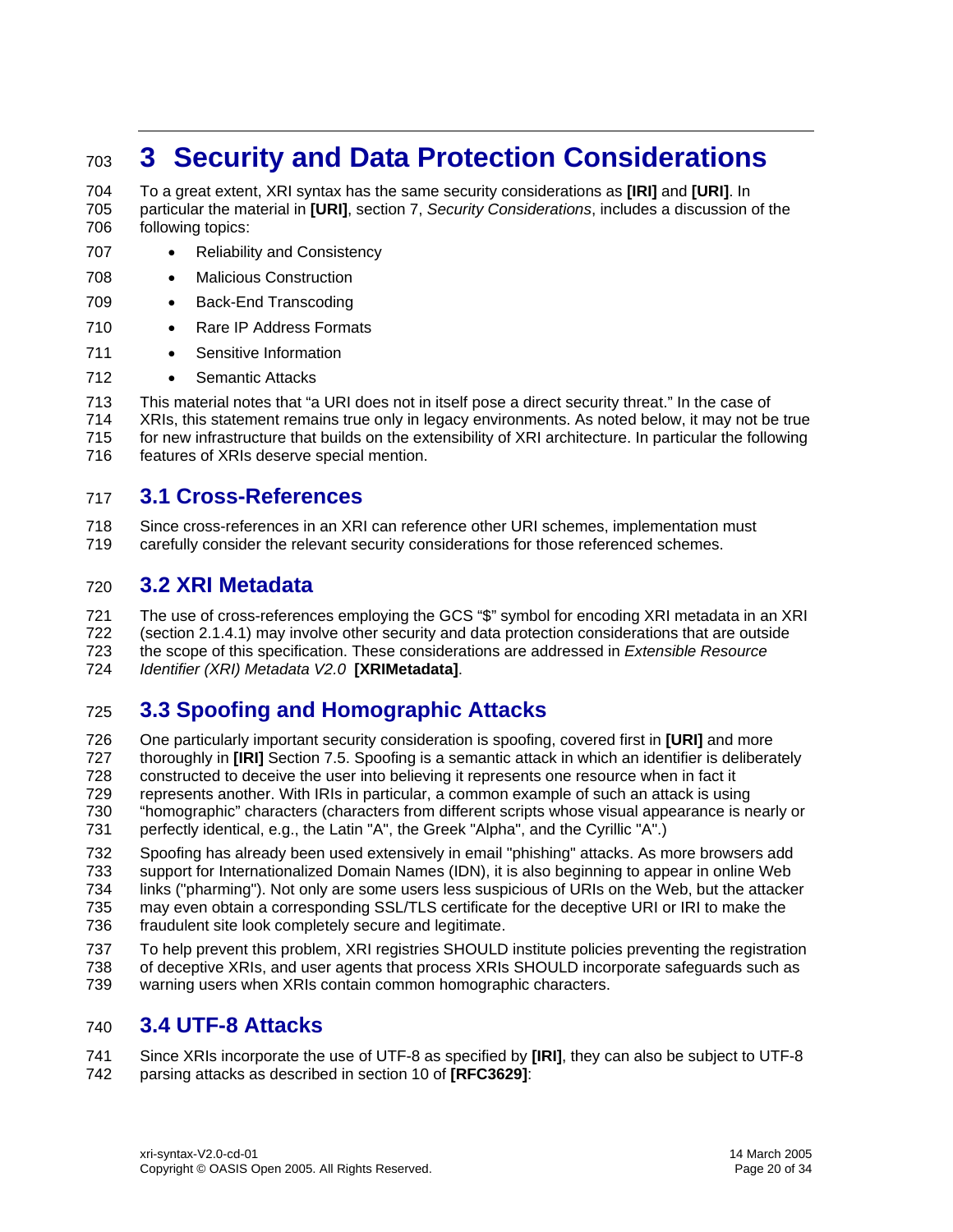- <span id="page-20-0"></span>743 "Implementers of UTF-8 need to consider the security aspects of how they
- 744 745 handle illegal UTF-8 sequences. It is conceivable that in some circumstances an attacker would be able to exploit an incautious UTF-8 parser by sending it an
- 746 octet sequence that is not permitted by the UTF-8 syntax."
- 747 For more information on these attacks, see section 10 of **[\[RFC3629\]](#page-21-15)**.

### 748 **3.5 XRI Usage in Evolving Infrastructure**

749 750 751 752 As XRIs are adopted as abstract identifiers, it is anticipated that new services will be developed that take advantage of their extensibility. In particular, XRIs may enable new solutions to security and data protection problems at the resource identifier level that are not possible using existing URI schemes.

753 754 755 756 For example, XRI cross-reference syntax permits the inclusion of identifier metadata such as an encrypted or integrity-checked path, query or fragment. Cross-references can also be used to indicate methods of obfuscating, proxying or redirecting resolution to prevent the exposure of private or sensitive data.

757 A complete discussion of this topic is beyond the scope of this document. However, as a

758 consequence of XRI extensibility, it is not possible to make definitive statements regarding all

759 security and data protection considerations related to XRIs. New XRI-producing or consuming

760 applications should include independent security reviews for the specific contexts in which they

761 will be used.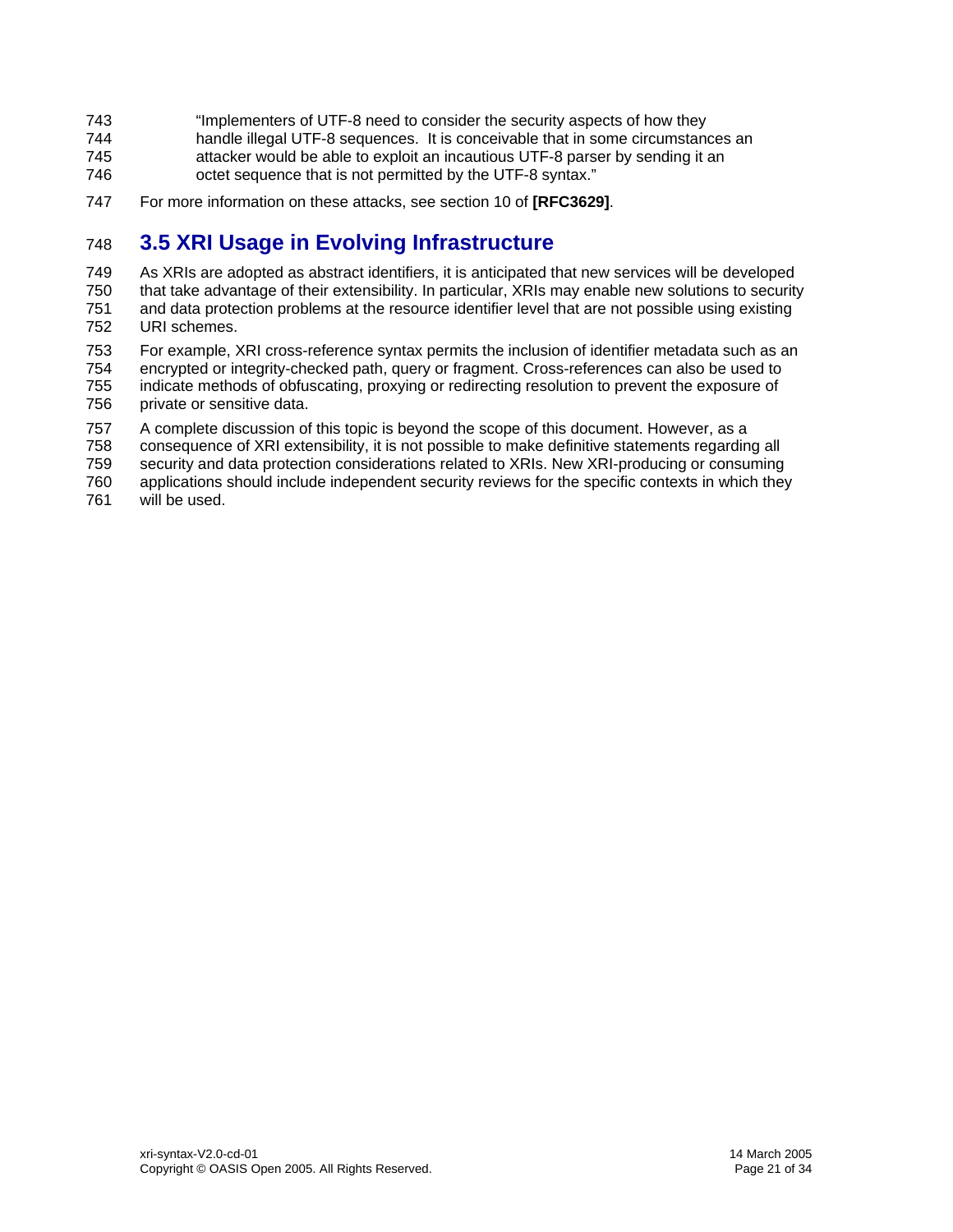# <span id="page-21-2"></span><sup>762</sup>**4 References**

### 763 **4.1 Normative**

<span id="page-21-15"></span><span id="page-21-14"></span><span id="page-21-13"></span><span id="page-21-12"></span><span id="page-21-11"></span><span id="page-21-10"></span><span id="page-21-9"></span><span id="page-21-8"></span><span id="page-21-7"></span><span id="page-21-6"></span><span id="page-21-5"></span><span id="page-21-4"></span><span id="page-21-3"></span><span id="page-21-1"></span><span id="page-21-0"></span>

| 764<br>765               | [IR]            | M. Duerst, M. Suignard, Internationalized Resource Identifiers (IRIs),<br>http://www.ietf.org/rfc/rfc3987.txt, RFC 3987, January 2005.                                                                           |
|--------------------------|-----------------|------------------------------------------------------------------------------------------------------------------------------------------------------------------------------------------------------------------|
| 766<br>767               | [RFC1737]       | K. Sollins, L. Masinter, Functional Requirements for Uniform Resource<br>Names, http://www.ietf.org/rfc/rfc1737.txt, RFC 1737, December 1994.                                                                    |
| 768<br>769               | [RFC2119]       | S. Bradner, Key words for use in RFCs to Indicate Requirement Levels,<br>http://www.ietf.org/rfc/rfc2119.txt, RFC 2119, March 1997.                                                                              |
| 770<br>771               | [RFC2141]       | R. Moats, URN Syntax, http://www.ietf.org/rfc/rfc2141.txt, IETF RFC<br>2141, May 1997.                                                                                                                           |
| 772<br>773               | [RFC2234]       | D. H. Crocker and P. Overell, Augmented BNF for Syntax Specifications:<br>ABNF, http://www.ietf.org/rfc/rfc2234.txt, RFC 2234, November 1997.                                                                    |
| 774<br>775<br>776        | [RFC2718]       | L. Masinter, H. Alvestrand, D. Zigmond, R. Petke, Guidelines for New<br>URL Schemes, http://www.ietf.org/rfc/rfc2718.txt, RFC 2718, November<br>1999.                                                            |
| 777<br>778<br>779        | [RFC2732]       | R. Hinden, B. Carpenter, L. Masinter, Format for Literal IPv6 Addresses<br>in URL's, http://www.ietf.org/rfc/rfc2732.txt, RFC 2732, December,<br>1999.                                                           |
| 780<br>781<br>782<br>783 | [RFC3305]       | M. Mealing, R. Denenberg, Uniform Resource Identifiers (URIs), URLs,<br>and Uniform Resource Names (URNs): Clarifications and<br>Recommendations, http://www.ietf.org/rfc/rfc3305.txt, RFC 3305,<br>August 2002. |
| 784<br>785<br>786        | [RFC3491]       | P. Hoffman, M. Blanchet, Nameprep: A Stringprep Profile for<br>Internationalized Domain Names (IDN), http://www.ietf.org/rfc/rfc3491,<br>RFC 3491, March 2003.                                                   |
| 787<br>788               | [RFC3629]       | F. Yergeau, UTF-8, A Transformation Format of ISO 10646,<br>http://www.faqs.org/rfcs/rfc3629.html, RFC 3629, November, 2003.                                                                                     |
| 789<br>790<br>791        | [UniXML]        | Duerst, M. and A. Freytag, Unicode in XML and other Markup Languages,<br>Unicode Technical Report #20, World Wide Web Consortium Note,<br>February 2002.                                                         |
| 792<br>793<br>794        | [URI]           | T. Berners-Lee, R. Fielding, L. Masinter, Uniform Resource Identifier<br>(URI): Generic Syntax, http://www.ietf.org/rfc/rfc3986.txt, STD 66, RFC<br>3986, January 2005.                                          |
| 795<br>796<br>797        | [UTR15]         | M. Davis, M. Duerst, Unicode Normalization Forms,<br>http://www.unicode.org/unicode/reports/tr15/tr15-23.html, April 17,<br>2003.                                                                                |
| 798<br>799<br>800        | [XRIMetadata]   | D. Reed, Extensible Resource Identifier (XRI) Metadata V2.0,<br>http://docs.oasis-open.org/xri/xri/V2.0/xri-metadata-V2.0-cd-01.pdf,<br>March 2005.                                                              |
| 801<br>802<br>803        | [XRIResolution] | G. Wachob, Extensible Resource Identifier (XRI) Resolution V2.0,<br>http://docs.oasis-open.org/xri/xri/V2.0/xri-resolution-V2.0-cd-01.pdf,<br>March 2005.                                                        |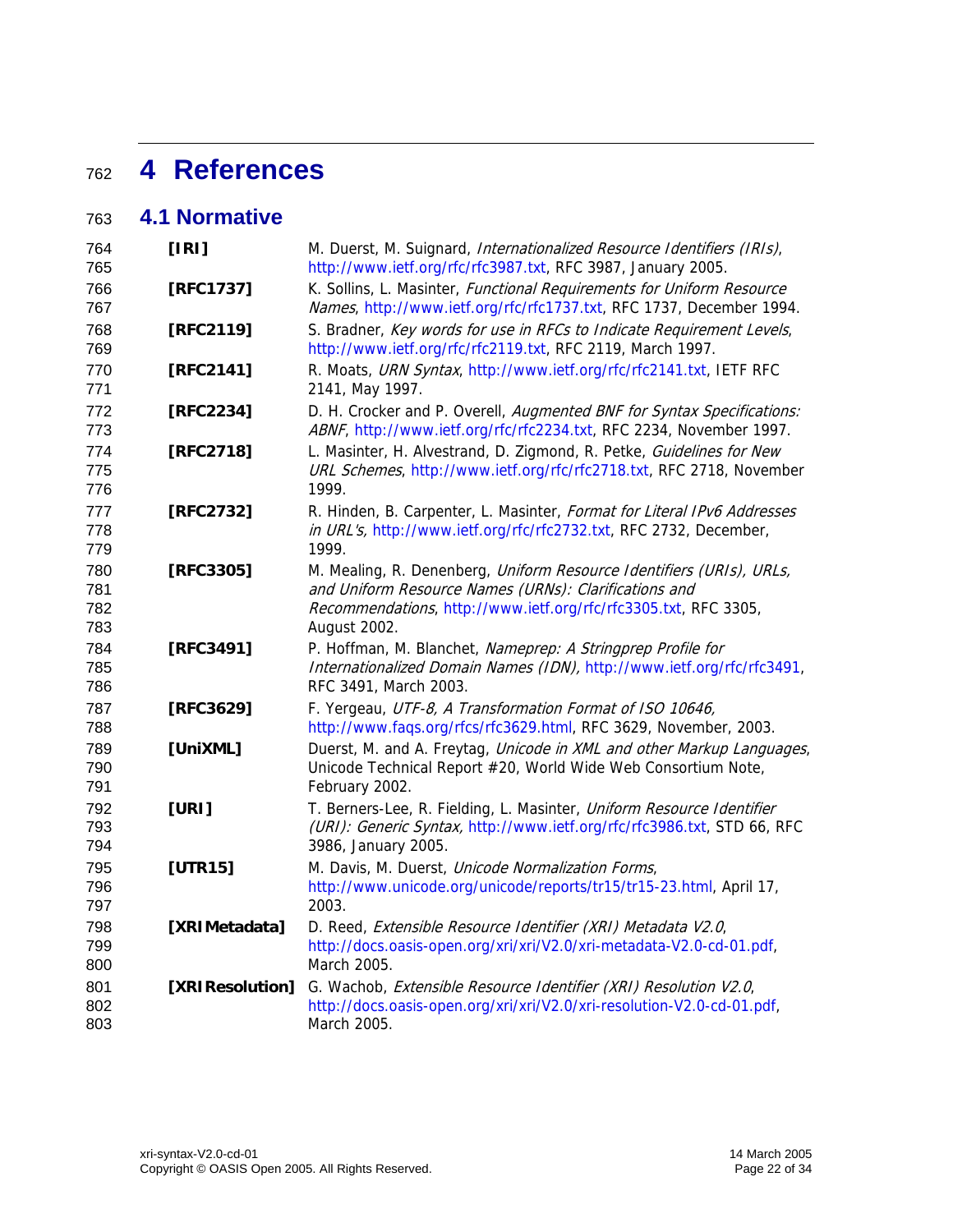### <span id="page-22-1"></span>804 **4.2 Informative**

<span id="page-22-2"></span><span id="page-22-0"></span>

| 805<br>806 | [XRIIntro] | D. Reed, D. McAlpin, Introduction to XRIs, http://docs.oasis-<br>open.org/xri/xri/V2.0/xri-intro-V2.0.pdf, Work-In-Progress, March 2005. |
|------------|------------|------------------------------------------------------------------------------------------------------------------------------------------|
| 807        | [XRIRegs]  | G. Wachob, D. Reed, M. Le Maitre, D. McAlpin, D. McPherson, Extensible                                                                   |
| 808        |            | Resource Identifier (XRI) Requirements and Glossary v1.0,                                                                                |
| 809        |            | http://www.oasis-                                                                                                                        |
| 810        |            | open.org/apps/org/workgroup/xri/download.php/2523/xri-requirements-                                                                      |
| 811        |            | and-glossary-v1.0.doc, June 2003.                                                                                                        |
| 812        |            |                                                                                                                                          |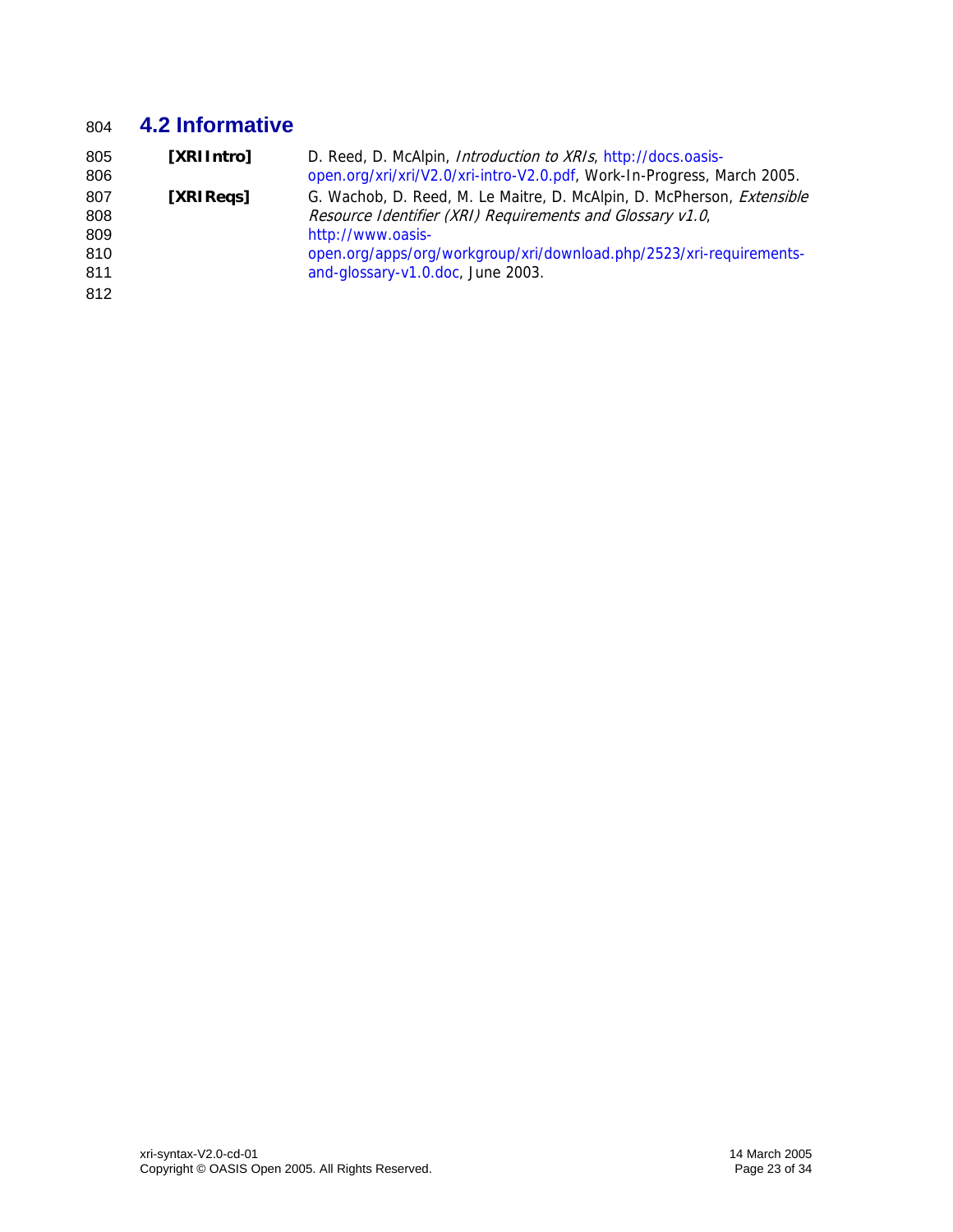# <span id="page-23-1"></span><span id="page-23-0"></span>**Appendix A. Collected ABNF for XRI (Normative)**

 This section contains the complete ABNF for XRI syntax. XRI productions use green shading, while productions inherited from IRI use yellow shading. A valid XRI MUST conform to this ABNF.

| 817<br>818        | <b>XRI</b>     | $=$ [ "xri://" ] xri-hier-part [ "?" iquery ]<br>$[$ "#" ifragment $]$   |
|-------------------|----------------|--------------------------------------------------------------------------|
| 819<br>820        | xri-hier-part  | = ( xri-authority / iauthority ) [ xri-path-absolute ]<br>/ ipath-empty  |
| 821<br>822        | XRI-reference  | $= XRI$<br>/ relative-XRI-ref                                            |
| 823               | absolute-XRI   | $=$ [ "xri://" ] xri-hier-part [ "?" iquery ]                            |
| 824               | xri-value      | = xri-no-scheme / relative-XRI-ref                                       |
| 825<br>826        | xri-no-scheme  | = xri-hier-part [ "?" iquery ]<br>$[$ "#" ifragment $]$                  |
| 827               |                | relative-XRI-ref = xri-path [ "?" iquery ] [ "#" ifragment ]             |
| 828<br>829        | xri-authority  | = gcs-authority<br>/ xref-authority                                      |
| 830               | gcs-authority  | = pgcs-authority / rgcs-authority                                        |
| 831               | pgcs-authority | = "!" xri-subseg-pt-nz *xri-subseg                                       |
| 832               |                | rgcs-authority = rgcs-char xri-segment                                   |
| 833               | rgcs-char      | $=$ "=" / "@" / "+" / "\$"                                               |
| 834               |                | $xref-authority = xref *xri-subseq$                                      |
| 835               | xref           | $= "(" ( XRI-reference / IRI ) " )"$                                     |
| 836<br>837<br>838 | xri-path       | = xri-path-absolute<br>/ xri-path-noscheme<br>/ ipath-empty              |
| 839               |                | $xri-path-absolute = */"$ [ $xri-segment-nz * ("/* xri-segment )$ ]      |
| 840               |                | xri-path-noscheme = xri-subseg-od-nx *xri-subseg-nc *( "/" xri-segment ) |
| 841               | xri-segment    | = xri-subseg-od *xri-subseg                                              |
| 842               | xri-segment-nz | = xri-subseg-od-nz *xri-subseg                                           |
| 843               | xri-subseq     | $=$ ( "*" / "!" ) (xref / *xri-pchar)                                    |
| 844               | xri-subseg-nc  | $=$ ( "*" / "!" ) (xref / *xri-pchar-nc)                                 |
| 845               | xri-subseg-od  | = [ "*" / "!" ] (xref / *xri-pchar)                                      |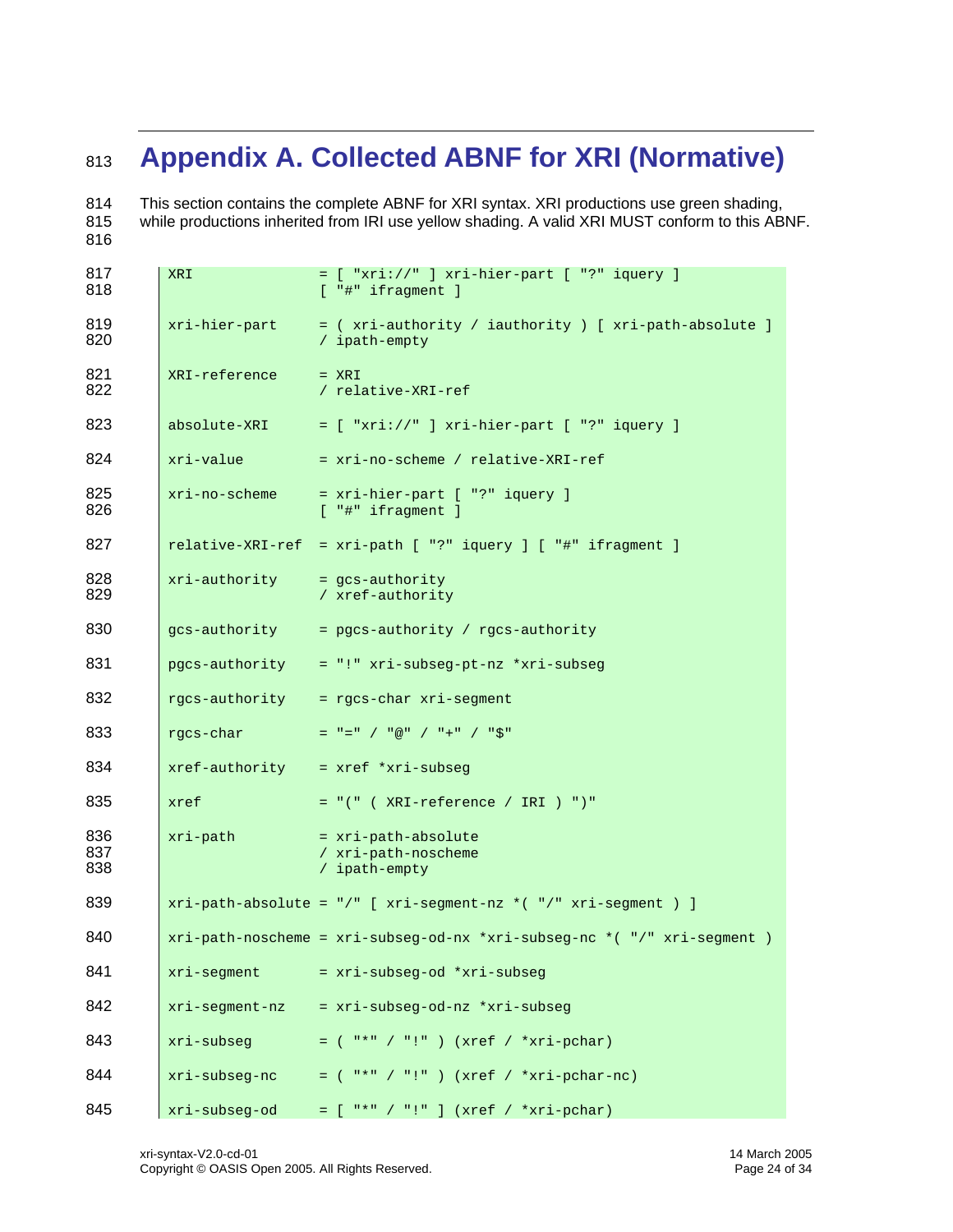| 846                                                         |                | $xri-subseq-od-nz = ['**'/"]' (xref / 1*xri-pchar)$                                                                                                                                                                                                                                                                                                                                                   |
|-------------------------------------------------------------|----------------|-------------------------------------------------------------------------------------------------------------------------------------------------------------------------------------------------------------------------------------------------------------------------------------------------------------------------------------------------------------------------------------------------------|
| 847                                                         |                | $xri-subseg-od-nx = ['**'/ "!" ] 1*xri-pchar-nc$                                                                                                                                                                                                                                                                                                                                                      |
| 848                                                         |                | $xri-subseg-\pt-nz = "!" (xref / 1*xri-pchar)$                                                                                                                                                                                                                                                                                                                                                        |
| 849                                                         | xri-pchar      | = iunreserved / pct-encoded / xri-sub-delims / ":"                                                                                                                                                                                                                                                                                                                                                    |
| 850                                                         | xri-pchar-nc   | = iunreserved / pct-encoded / xri-sub-delims                                                                                                                                                                                                                                                                                                                                                          |
| 851                                                         | xri-reserved   | = xri-gen-delims / xri-sub-delims                                                                                                                                                                                                                                                                                                                                                                     |
| 852<br>853                                                  | xri-gen-delims | $=$ ":" / "/" / "?" / "#" / "[" / "]" / "("<br>$/$ ")" $/$ "*" $/$ gcs-char                                                                                                                                                                                                                                                                                                                           |
| 854                                                         | xri-sub-delims | $=$ " $\&$ " / "; " / ", " / "'"                                                                                                                                                                                                                                                                                                                                                                      |
| 855<br>856                                                  | IRI            | = scheme ":" ihier-part [ "?" iquery ]<br>$[$ "#" ifragment $]$                                                                                                                                                                                                                                                                                                                                       |
| 857                                                         | scheme         | = ALPHA *( ALPHA / DIGIT / "+" / "-" / "." )                                                                                                                                                                                                                                                                                                                                                          |
| 858<br>859<br>860<br>861                                    | ihier-part     | = "//" iauthority ipath-abempty<br>/ ipath-abs<br>/ ipath-rootless<br>/ ipath-empty                                                                                                                                                                                                                                                                                                                   |
| 862                                                         | iauthority     | $=$ [ iuserinfo "@" ] ihost [ ":" port ]                                                                                                                                                                                                                                                                                                                                                              |
| 863                                                         | iuserinfo      | $= *$ ( iunreserved / pct-encoded / sub-delims / ":" )                                                                                                                                                                                                                                                                                                                                                |
| 864                                                         | ihost          | = IP-literal / IPv4address / ireg-name                                                                                                                                                                                                                                                                                                                                                                |
| 865                                                         | IP-literal     | $= "[" (IPv6address / IPvFuture ) "]"$                                                                                                                                                                                                                                                                                                                                                                |
| 866                                                         | IPvFuture      | $= "v" 1*HEXDIG". " 1* (unreserved / sub-delims / ".")$                                                                                                                                                                                                                                                                                                                                               |
| 867<br>868<br>869<br>870<br>871<br>872<br>873<br>874<br>875 | IPv6address    | 6( h16 "::") ls32<br>$\equiv$<br>"::" $5( h16 "::") ls32$<br>$\prime$<br>h16 ] "::" $4( h16 "::")  ls32$<br>$\sqrt{2}$<br>/ [ *1( h16 ":" ) h16 ] "::" 3( h16 ":" ) ls32<br>/ [ *2( h16 ":" ) h16 ] "::" 2( h16 ":" ) ls32<br>/ [ *3( h16 ":" ) h16 ] "::"<br>$h16$ ":"<br>1s32<br>/ $[ *4( h16 "::") h16 ] "::"$<br>1s32<br>/ [ $*5()$ h16 ":" ) h16 ] "::"<br>h16<br>/ $[ *6( h16 "::") h16 ] "::"$ |
| 876                                                         | 1s32           | $=$ ( h16 ":" h16 ) / IPv4address                                                                                                                                                                                                                                                                                                                                                                     |
| 877                                                         | h16            | $= 1*4$ HEXDIG                                                                                                                                                                                                                                                                                                                                                                                        |
| 878                                                         | IPv4address    | = dec-octet "." dec-octet "." dec-octet "." dec-octet                                                                                                                                                                                                                                                                                                                                                 |
| 879<br>880<br>881<br>882<br>883                             | dec-octet      | $=$ DIGIT<br>$7.0 - 9$<br>$/$ $x31-39$ $DIGIT$<br>$7.10 - 99$<br>$/$ "1" 2DIGIT<br>$: 100 - 199$<br>/ "2" %x30-34 DIGIT<br>$7200 - 249$<br>/ "25" %x30-35<br>$7250 - 255$                                                                                                                                                                                                                             |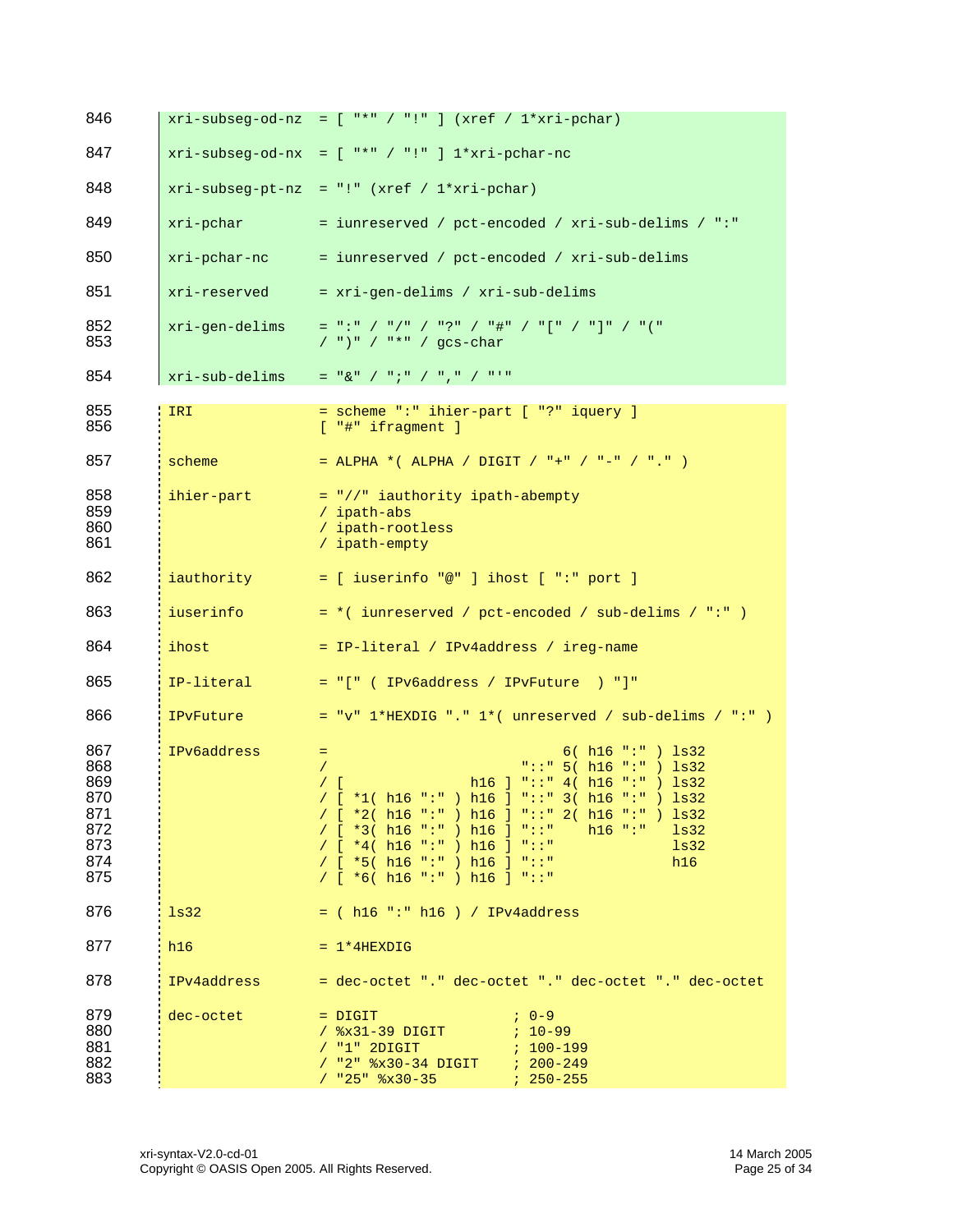| 884                                    | ireg-name      | = *( iunreserved / pct-encoded / sub-delims )                                                                                                                                                                                                                                          |
|----------------------------------------|----------------|----------------------------------------------------------------------------------------------------------------------------------------------------------------------------------------------------------------------------------------------------------------------------------------|
| 885                                    | port           | $= *$ DIGIT                                                                                                                                                                                                                                                                            |
| 886                                    | ipath-abempty  | $= *$ ( $*/"$ isegment )                                                                                                                                                                                                                                                               |
| 887                                    | ipath-abs      | $=$ "/" [ isegment-nz *( "/" isegment ) ]                                                                                                                                                                                                                                              |
| 888                                    | ipath-rootless | $=$ isegment-nz *( $*/$ " isegment)                                                                                                                                                                                                                                                    |
| 889                                    | ipath-empty    | $= 0$ <ipchar></ipchar>                                                                                                                                                                                                                                                                |
| 890                                    | isegment       | $= *i$ pchar                                                                                                                                                                                                                                                                           |
| 891                                    | isegment-nz    | $= 1*ipchar$                                                                                                                                                                                                                                                                           |
| 892                                    | iquery         | = *( ipchar / iprivate / "/" / "?" )                                                                                                                                                                                                                                                   |
| 893                                    | iprivate       | $=$ $xE000-F8FF$ / $xF0000-FFFFD$ / $x100000-10FFFD$                                                                                                                                                                                                                                   |
| 894                                    | ifragment      | $= *$ (ipchar / "/" / "?" )                                                                                                                                                                                                                                                            |
| 895                                    | ipchar         | = iunreserved / pct-encoded / sub-delims / ":" / "@"                                                                                                                                                                                                                                   |
| 896                                    | iquery         | $=$ *( ipchar / iprivate / "/" / "?" )                                                                                                                                                                                                                                                 |
| 897                                    | ifragment      | $= *$ ( ipchar / "/" / "?" )                                                                                                                                                                                                                                                           |
| 898                                    | iunreserved    | = ALPHA / DIGIT / "-" / "." / "_" / "~" / ucschar                                                                                                                                                                                                                                      |
| 899                                    | pct-encoded    | $=$ "%" HEXDIG HEXDIG                                                                                                                                                                                                                                                                  |
| 900<br>901<br>902<br>903<br>904<br>905 | ucschar        | = %xA0-D7FF / %xF900-FDCF / %xFDF0-FFEF<br>/ %x10000-1FFFD / %x20000-2FFFD / %x30000-3FFFD<br>/ %x40000-4FFFD / %x50000-5FFFD / %x60000-6FFFD<br>/ %x70000-7FFFD / %x80000-8FFFD / %x90000-9FFFD<br>/ %xA0000-AFFFD / %xB0000-BFFFD / %xC0000-CFFFD<br>/ %xD0000-DFFFD / %xE1000-EFFFD |
| 906                                    | reserved       | = gen-delims / sub-delims                                                                                                                                                                                                                                                              |
| 907                                    | gen-delims     | $=$ ":" / "/" / "?" / "#" / "[" / "]" / "@"                                                                                                                                                                                                                                            |
| 908<br>909                             | sub-delims     | = "!" / "\$" / "&" / "'" / "(" / ")"                                                                                                                                                                                                                                                   |
| 910                                    | unreserved     | = ALPHA / DIGIT / "-" / "." / "_" / "~"                                                                                                                                                                                                                                                |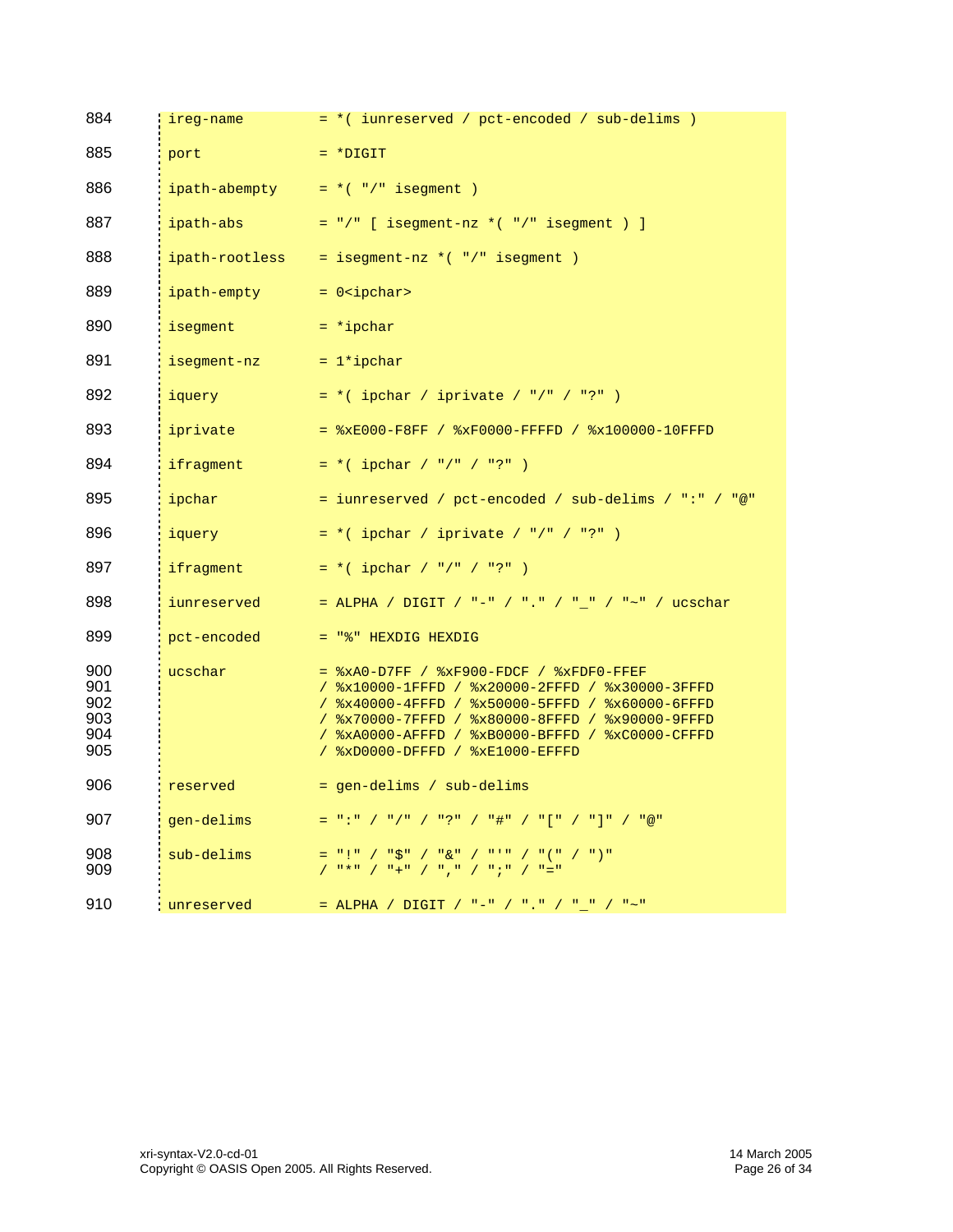### <span id="page-26-1"></span><span id="page-26-0"></span><sup>911</sup>**Appendix B. Transforming HTTP IRIs to XRIs**  912 **(Non-Normative)**

913 914 915 916 917 918 919 To leverage existing infrastructure, it may sometimes be useful to convert HTTP IRIs into XRIs. Because XRI syntax is, for the most part, a superset of generic IRI syntax, the majority of HTTP IRIs can be converted to valid XRIs simply by replacing the scheme name "http" with "xri". Generally the authority component of the resulting XRI will be properly interpreted as an IRI authority. There are some cases, however, in which a legal authority component in an IRI will be interpreted as an XRI authority rather than an IRI authority when the IRI is converted to an XRI. For example,

- 920 http://!!1/example
- 921 is a legal IRI. Converted to an XRI, it would become
- 922 xri://!!1/example

923 924 925 926 927 928 The authority "!!1" matches both the "xri-authority" and the "iauthority" ABNF productions. It would be interpreted as an XRI authority, however, based on the "first-match-wins" rule used to resolve ambiguities in the ABNF. Section [2.2.1.2](#page-9-1) provides other examples of legal IRI authorities that would be interpreted as XRI authorities when used in an XRI. Note, however, that these cases are unlikely to arise in practice, since they typically result in an invalid URI when converted from an IRI.

929 930 Special consideration must also be given to HTTP IRIs employing those characters in common between the "sub-delims" production of **[\[IRI\]](#page-21-4)** and the "xri-gen-delims" production of this

931 specification, namely opening parenthesis ("("), closing parenthesis (")"), star ("\*"), bang ("!"),

932 dollar sign ("\$"), plus sign ("+") and equals sign ("="). These characters are reserved as delimiters

933 in HTTP IRIs but have no scheme-specific meaning (i.e., they are only used as delimiters in a

934 manner defined by a local authority). In XRIs, however, these characters do have defined

935 semantics that may or may not match the meaning intended by an IRI author. Conversion of such

936 IRIs to XRIs must be handled on a case-by-case basis.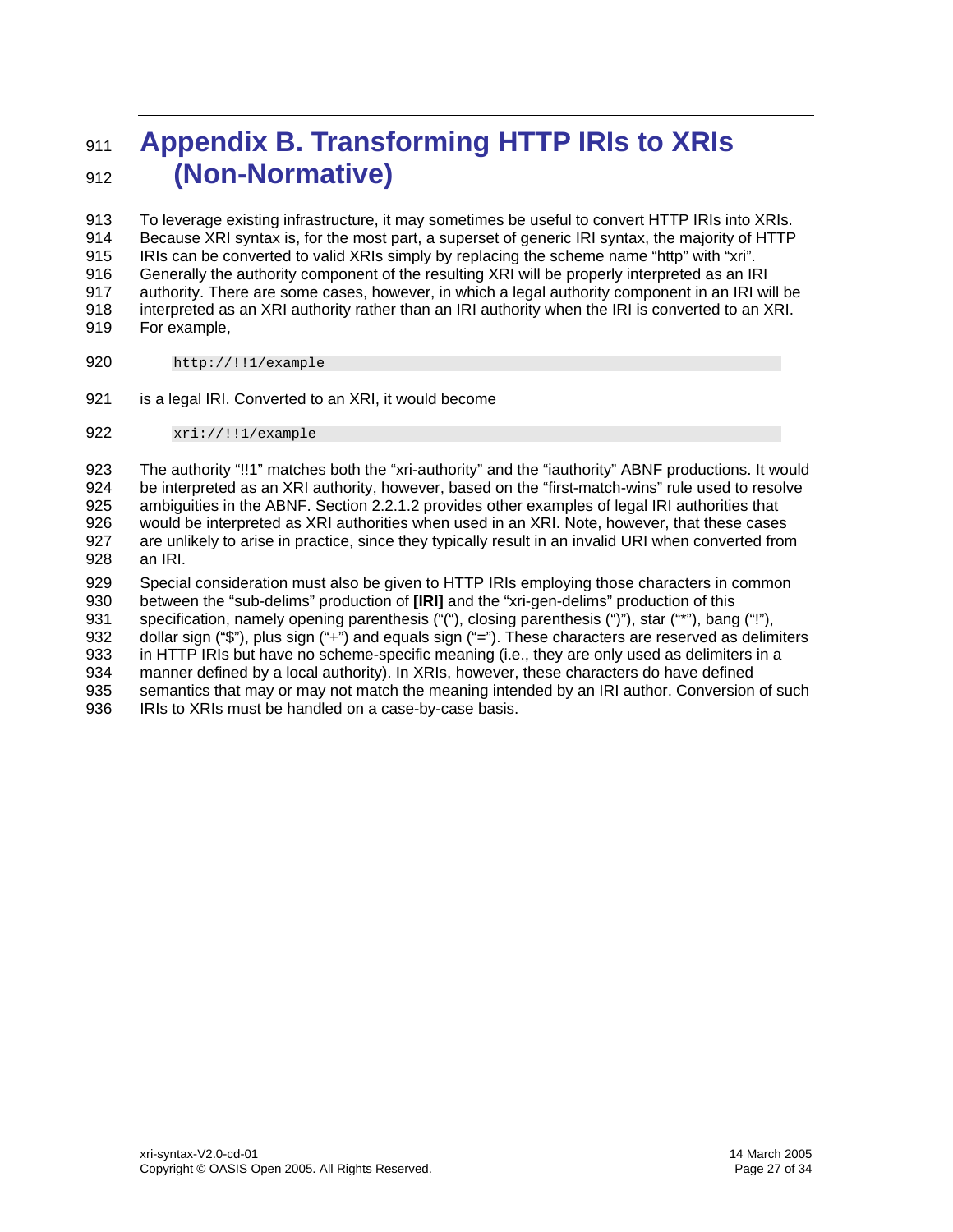# <span id="page-27-0"></span><sup>937</sup>**Appendix C. Glossary**

938 939 940 The following definitions are common to this specification, the *XRI Resolution* specification **[\[XRIResolution\]](#page-21-0)**, and the *XRI Metadata* specification **[\[XRIMetadata\]](#page-21-1)**.) Note that this glossary supercedes the glossary in **[\[XRIReqs\]](#page-22-2)**.

### 941 **Absolute Identifier**

942 943 An identifier that refers to a resource independent of the current context, i.e., one that establishes a global context. Mutually exclusive with "Relative Identifier."

### 944 **Abstract Identifier**

- 945 An identifier that is not directly resolvable to a resource, but is either:
- 946 947 a) a self-reference, because it completely represents a non-network resource and is not further resolvable (see "Self-Reference"), or
- 948 949 b) an indirect reference to a resource, because it must first be resolved to another identifier (either another abstract identifier or a concrete identifier).
- 950 951 952 953 A URN as described in **[\[RFC2141\]](#page-21-5)** is one kind of abstract identifier. Compared to concrete identifiers, abstract identifiers permit additional levels of indirection in referencing resources, which can be useful for a variety of purposes, including persistence, equivalence, human-friendliness, and data protection.

### 954 **Authority (or Identifier Authority)**

- 955 956 957 958 959 960 961 In the context of identifiers, an authority is a resource that assigns identifiers to other resources. Note that in URI syntax as defined in **[\[URI\]](#page-21-3)**, the "authority" production refers explicitly to the top-level authority identified by the segment beginning with "//". Since XRI syntax supports unlimited federation, the term "authority" can technically refer to an identifier authority at any level. However, in the "xri-authority" and "iauthority" productions (section [2.2.1\)](#page-8-2), it explicitly refers to the top-level identifier authority. See also "IRI Authority" and "XRI Authority"
- 963 964 965 966 In the context of identifier resolution, an authority is a resource (typically a server) that responds to resolution requests from another resource (typically a client). From this perspective, each sub-segment in the authority segment of an XRI identifies a separate authority.

### 967 **Base Identifier**

962

968 969 An absolute identifier that identifies a context for a relative identifier. Changing the base identifier changes the context of the relative identifier. See "Relative Identifier."

### 970 **Canonical Form**

971 972 The form of an identifier after applying transformation rules for the purpose of determining equivalence. See also "Normal Form".

### 973 **Community (or Identifier Community)**

974 975 976 A set of resources that share a common identifier authority, often (but not always) a common root authority. Technically, a set of resources whose identifiers form a directed graph or tree.

### 977 **Concrete Identifier**

978 979 980 981 An identifier that can be directly resolved to a resource or resource representation, rather than to another identifier. Examples include the MAC address of a networked computer and a phone number that rings directly to a specific device. All concrete identifiers are intended to be resolvable. Contrast with "Abstract Identifier."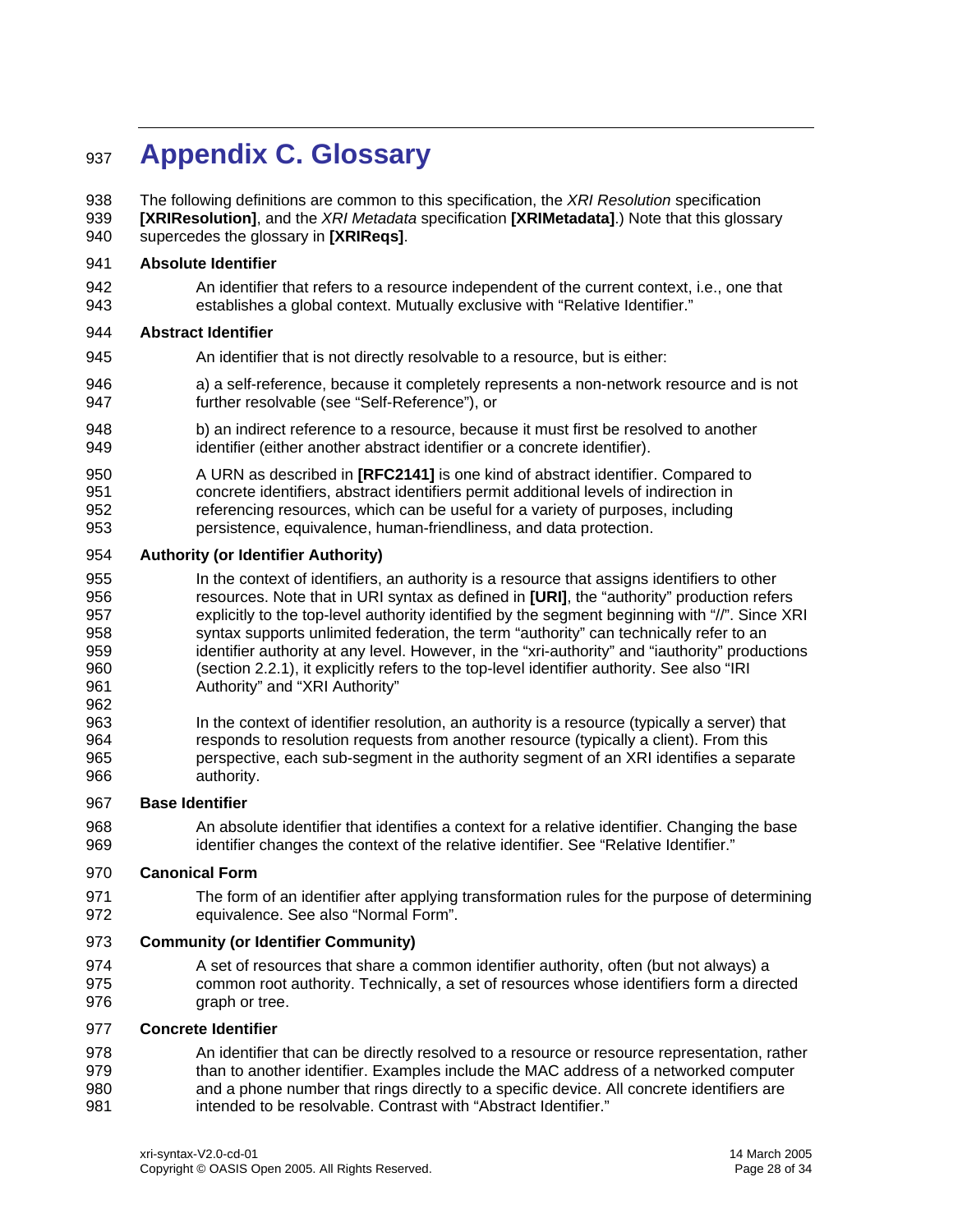### 982 **Context (or Identifier Context)**

983 984 985 986 987 988 The resource of which an identifier is an attribute. For example, in the string of identifiers "a/b/c", the context of the identifier "b" is the resource identified by "a/", and the context of the identifier "c" is the resource identified by "a/b/". Since multiple resources may assign an identifier for a target resource, the resource can be said to be identified in multiple contexts. For absolute identifiers, the context is global, i.e., there is a known starting point, or root. For relative identifiers, the context is implicit. See also "Base Identifier."

### 989 **Cross-reference**

990 991 992 993 994 995 996 997 998 An identifier assigned in one context that is reused in another context. Cross-references enable the expression of polyarchical relationships (relationships that cross multiple hierarchies – see "Polyarchy".) Cross-references can be used to identify logically equivalent resources in different domains, authorities, or physical locations. For example, a cross-reference may be used to identify the same logical invoice stored in two accounting systems (the originating system and the receiving system), the same logical Web document stored on multiple proxy servers, the same logical datatype used in multiple databases or XML schemas, or the same logical concept used in multiple taxonomies or ontologies.

999 1000 1001 1002 1003 1004 In XRI syntax, cross-references are syntactically delimited by enclosing them in parentheses. This is analogous to enclosing a word or phrase in quotation marks in a natural language, such as English, to indicate that the author is referring to it independent of the current context. For example, the phrase "love bird" is quoted in this sentence to indicate that we are *mentioning,* rather than *using,* the phrase - that is, we are referring to it independent of the context of this glossary.

### 1005 **Delegated Identifier**

1006 1007 1008 A multi-segment identifier in which segments are assigned by more than one identifier authority. Namespace authority is delegated from one identifier authority to the next. Mutually exclusive with "Local Identifier."

### 1009 **Federated Identifier**

1010 1011 A delegated identifier that spans multiple independent identifier authorities. See also "Delegated Identifier."

### 1012 **Global Context Symbol (GCS)**

1013 1014 1015 1016 A reserved character used at the start of the authority segment of an XRI to establish the global context of an XRI authority. XRI 2.0 defines four Global Context Symbols, which are used to represent persons, organizations, the public, and standards specifications. See section [2.2.1.2.](#page-9-1)

### 1017 **Hierarchy**

1018 1019 1020 1021 A branching tree structure in which all primary relationships are parent-child. (Sibling relationships in a hierarchy are secondary, derived from the parent-child relationships.) URI and IRI syntax has explicit support for hierarchical paths. XRI syntax supports both hierarchical and polyarchical paths. See "Polyarchy" and "Cross-reference."

### 1022 **Human-Friendly Identifier (HFI)**

1023 1024 1025 An identifier containing words or phrases intended to convey meaning in a specific human language which is therefore easy for people to remember and use. Contrast with "Machine-Friendly Identifier."

### 1026 **Identifier**

1027 1028 1029 Per **[\[URI\]](#page-21-3)**, anything that "embodies the information required to distinguish what is being identified from all other things within its scope of identification." In UML terms, an identifier is an attribute of a resource (the identifier context) that forms an association with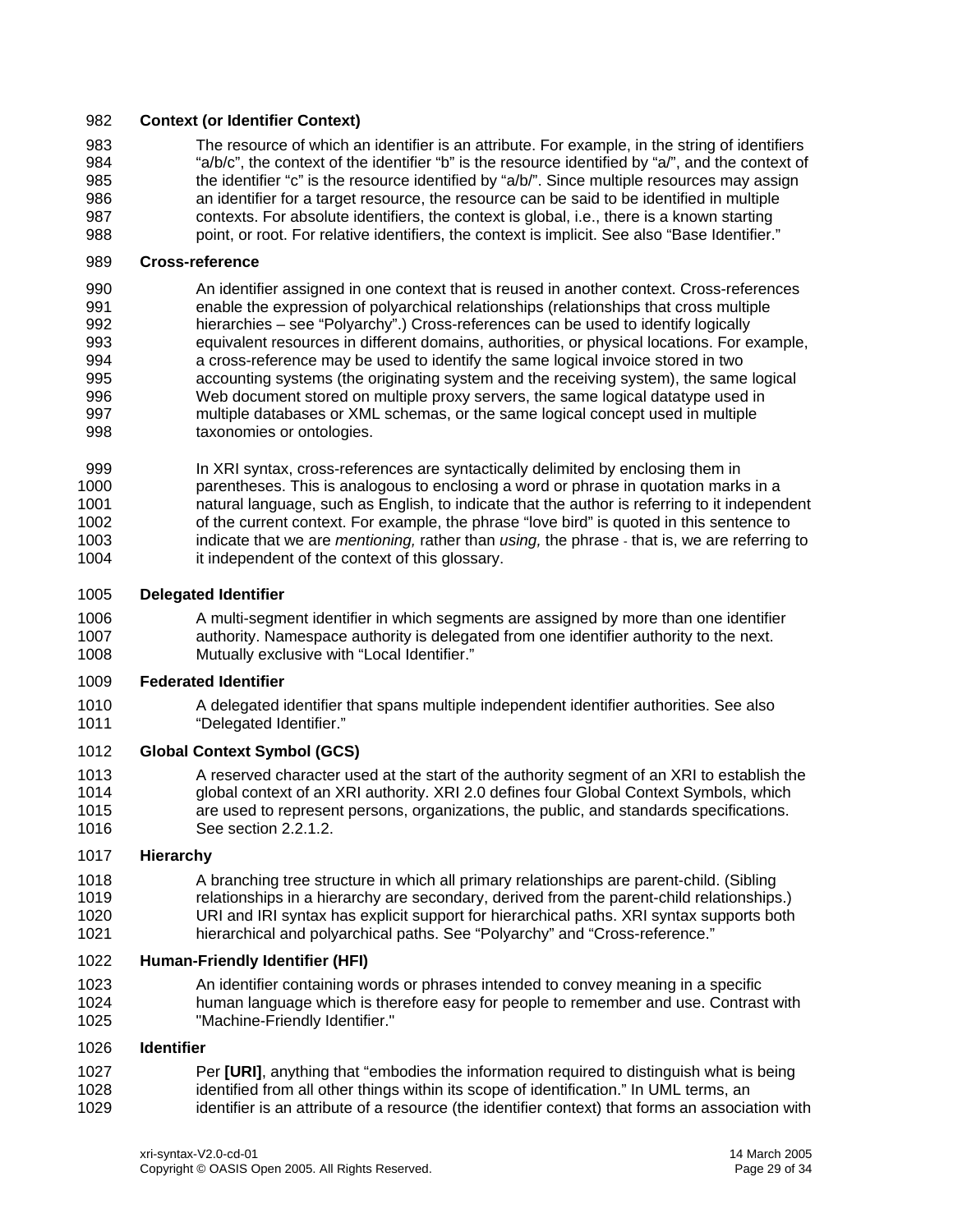- 1030
- 1031 another resource (the identifier target). The general term "identifier" does not specify whether the identifier is abstract or concrete, absolute or relative, persistent or
- 1032 1033 reassignable, human-friendly or machine-friendly, delegated or local, hierarchical or polyarchical, or resolvable or self-referential.

### 1034 **I-name**

1035 1036 An informal term used to refer to a reassignable XRI; more specifically, an XRI in which at least one sub-segment is reassignable.

### 1037 **I-number**

1038 1039 1040 An informal term used to refer to a persistent XRI; more specifically, an XRI in which all sub-segments are persistent. Note that a persistent XRI is not required to be numeric - it may be any text string meeting the XRI ABNF requirements.

### 1041 **IRI (Internationalized Resource Identifier)**

1042 1043 1044 1045 1046 IRI is a specification for internationalized URIs developed by the W3C. IRIs specify how to include characters from the Universal Character Set (Unicode/ISO10646) in URIs. The IRI specification **[\[IRI\]](#page-21-4)** provides a mapping from IRIs to URIs, which allows IRIs to be used instead of URIs where appropriate. This XRI specification defines a similar transformation from XRIs to IRIs for the same reason.

### 1047 **IRI Authority**

1048 1049 1050 An identifier authority (see "Authority") represented by the authority segment of an XRI that does not match the "xri-authority" production but matches the "iauthority" production from **[\[IRI\]](#page-21-4)**. See section [2.2.1.3.](#page-9-2) Mutually exclusive with "XRI Authority".

### 1051 **Local Identifier**

1052 1053 1054 Any identifier, or any set of segments in a multi-segment identifier, that is assigned by the same identifier authority. Each of these segments is local to that authority. Mutually exclusive with "Delegated Identifier."

### 1055 **Machine-Friendly Identifier (MFI)**

1056 1057 1058 1059 An identifier containing digits, hexadecimal values, or other character sequences optimized for efficient machine indexing, searching, routing, caching, and resolvability. MFIs generally do not contain human semantics. Compare with "Human-Friendly Identifier."

### 1060 **Normal Form**

1061 1062 1063 1064 The character-by-character format of an identifier after encoding, escaping, or other character transformation rules have been applied in order to satisfy syntactic requirements. Three normal forms are defined for XRIs—XRI-normal form, IRI-normal form, and URI-normal form. See section [2.3.1](#page-12-1) for details. See also "Canonical Form".

### 1065 **Path**

1066 1067 1068 The relationships between resources defined by a multi-segment identifier. In less strict contexts, the word "path" often refers to the multi-segment identifier itself, or to the resources it represents (such as filesystem directories).

### 1069 **Persistent Identifier**

1070 1071 1072 1073 1074 1075 An identifier that is permanently assigned to a resource and intended never to be reassigned to another resource - even if the original resource goes off the network, is terminated, or ceases to exist. A URN as described in **[\[RFC2141\]](#page-21-5)** is an example of a persistent identifier. Persistent identifiers tend to be machine-friendly identifiers, since human-friendly identifiers often reflect human semantic relationships that may change over time. Mutually exclusive with "Reassignable Identifier."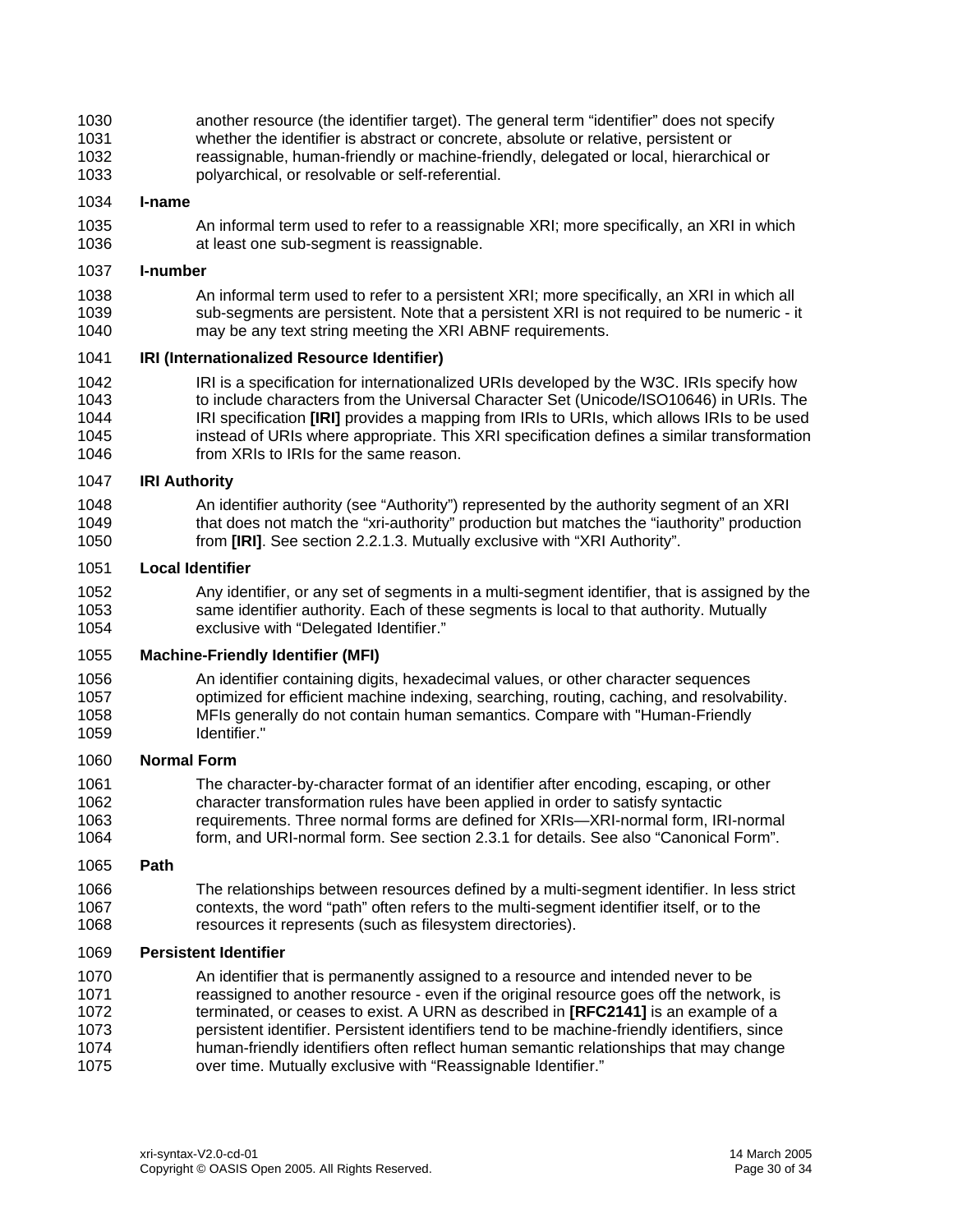### 1076 **Polyarchy**

1077 1078 1079 1080 1081 A treelike structure composed of multiple intersecting hierarchies in which primary relationships can cross hierarchies. A polyarchy allows one member to be connected or linked to any other, although, in contrast to a web, the overall structure tends to remain strongly hierarchical. XRIs support polyarchic paths through the use of cross-references. See also "Cross-reference" and "Hierarchy".

### 1082 **Reassignable Identifier**

1083 1084 1085 1086 1087 1088 An identifier that may be reassigned from one resource to another. Example: the domain name "example.com" may be reassigned from ABC Company to XYZ Company, or the email address "mary@example.com" may be reassigned from Mary Smith to Mary Jones. Reassignable identifiers tend to be human-friendly because they often represent the potentially transitory mapping of human semantic relationships onto network resources or resource representations. Mutually exclusive with "Persistent Identifier."

### 1089 **Relative Identifier**

1090 1091 1092 1093 1094 1095 An identifier that refers to a resource only in relationship to a particular context (for example, the current community, the current document, or the current position in a delegated identifier). If the context changes, the identifier's meaning also changes. A relative identifier can be converted into an absolute identifier by combining it with a base identifier (an absolute identifier that is used to identify a context). See "Base Identifier". Mutually exclusive with "Absolute Identifier."

### 1096 **Resolvable Identifier**

1097 1098 1099 An identifier that references a network resource or resource representation and that can be resolved into a network endpoint for communicating with the target resource. Mutually exclusive with "Self-Reference."

### 1100 **Resource**

1101 1102 1103 1104 1105 Per **[\[URI\]](#page-21-3)**, "anything that can be named or described." Resources are of two types: network resources (those that are network-addressable) and non-network resources (those that exist entirely independent of a network). Network resources are themselves of two types: physical resources (resources physically attached to or operating on the network) or resource representations (see "Resource Representation").

### 1106 **Resource Representation**

1107 1108 1109 1110 A network resource that represents the attributes of another resource. A resource representation may represent either another network resource (such as a machine, service, or application) or a non-network resource (such as a person, organization, or concept).

### 1111 **Segment (or Identifier Segment)**

1112 1113 1114 1115 1116 1117 Any syntactically delimited component of an identifier. In generic URI syntax, all segments after the authority portion are delimited by forward slashes ("/segment1/segment2/…"). In XRI syntax, slash segments can be further subdivided into sub-segments called *star segments* (for reassignable identifiers) and *bang segments* (for persistent identifiers). See section [2.2.3.](#page-10-2) XRI also supports another type of segment called a cross-reference, which is enclosed in parentheses. See "Cross-Reference".

### 1118 **Self-Reference (or Self-Referential Identifier)**

1119 1120 1121 1122 1123 1124 An identifier which is itself the representation of the resource it references. Selfreferences are typically used to represent non-network resources (e.g., "love", "Paris", "the planet Jupiter") in contexts where this identifier is not intended to be resolved to a separate network representation of that resource. The primary purpose of self-references is to establish equivalence across contexts (see "Cross-References"). Mutually exclusive with "Resolvable Identifier."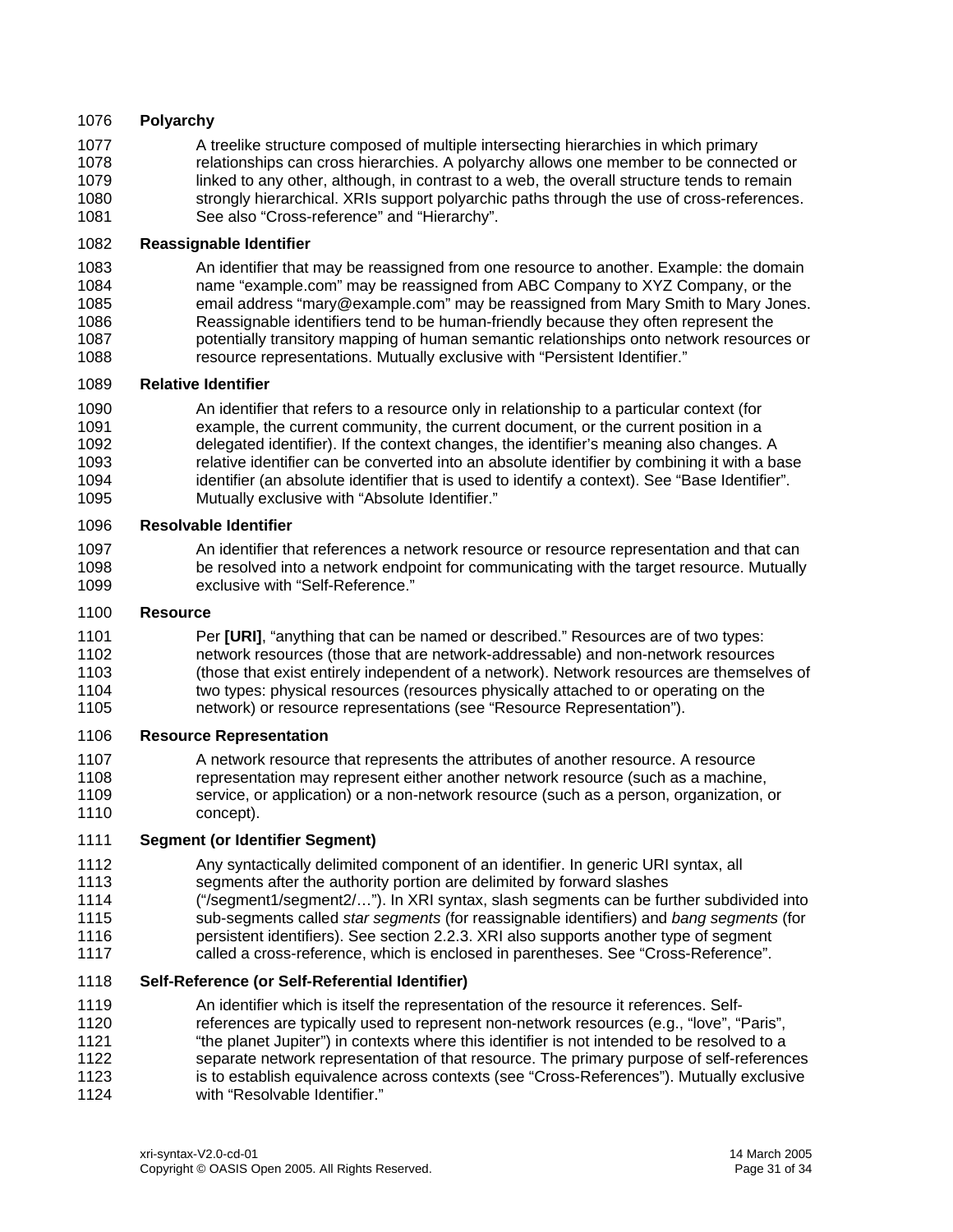### 1125 **Sub-segment**

- 1126 1127 1128 A syntactically delimited component of an identifier segment (see "Segment"). While URI and IRI syntax define only segments, XRI syntax defines both segments and subsegments. XRI sub-segments are used to distinguish among persistent identifiers,
- 1129 reassignable identifiers, and cross-references. See sections [2.2.2](#page-10-1) and [2.2.3.](#page-10-2)

### 1130 **Synonym (or Identifier Synonym)**

1131 1132 An identifier that is asserted by an identifier authority to be equivalent to another identifier not because of strict literal equivalence, but because it resolves to the same resource.

### 1133 **Target (or Identifier Target)**

1134 1135 The resource referenced by an identifier. A target may be either a network resource (including a resource representation) or a non-network resource.

### 1136 **URI (Uniform Resource Identifier)**

1137 1138 1139 The standard identifier used in World Wide Web architecture. Starting in 1998, RFC 2396 has been the authoritative specification for URI syntax. In January 2005 it was superseded by RFC 3986 **[\[URI\]](#page-21-3)**.

### 1140 **XDI (XRI Data Interchange)**

1141 1142 1143 A generalized, extensible service for sharing, linking, and synchronizing XML data and metadata associated with XRI-identified resources. XDI is being developed by the OASIS XDI Technical Committee [\(http://www.oasis-open.org/committees/xdi\)](http://www.oasis-open.org/committees/xdi).

### 1144 **XRI Authority**

1145 1146 1147 An identifier authority (see "Authority") represented by the authority segment of an XRI that begins with either a global context symbol or a cross-reference. See section [2.2.1.1.](#page-9-3) Mutually exclusive with "IRI Authority."

### 1148 **XRI Descriptor (XRID)**

1149 1150 An XML document returned by an authority in the process of XRI resolution as defined in section 2.2.2 of the *XRI Resolution* specification **[\[XRIResolution\]](#page-21-0)**.

### 1151 **XRI Reference**

1152 1153 1154 1155 A term that includes both absolute and relative XRIs. Used in the same way as "URI reference" and "IRI reference." Note that to transform an XRI reference into an XRI, it must first be converted to absolute form, which in the case of a relative XRI requires the use of a base XRI to establish context.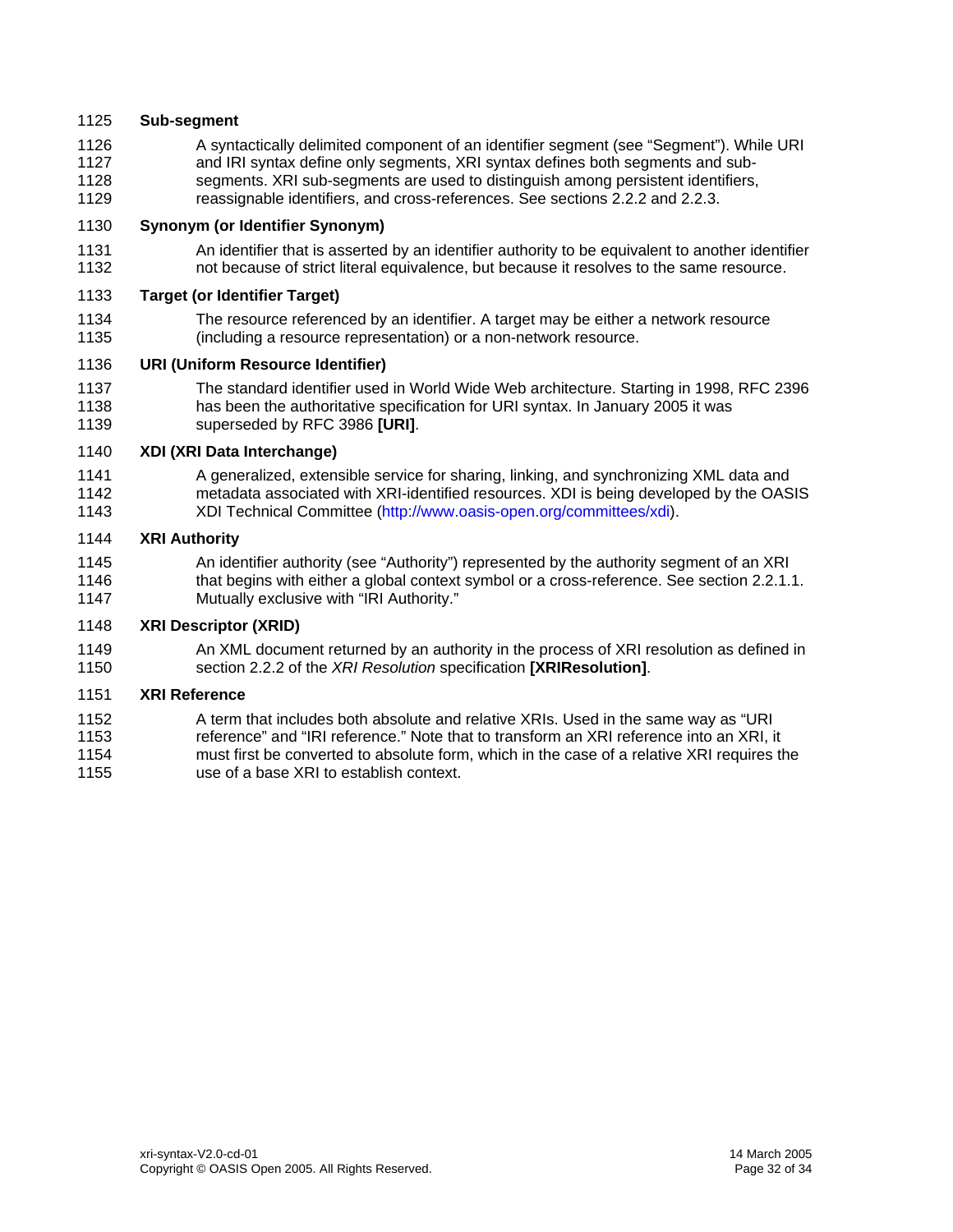# <span id="page-32-0"></span><sup>1156</sup>**Appendix D. Acknowledgments**

- 1157 The editors would like to acknowledge the contributions of the OASIS XRI Technical Committee, whose voting members at the time of publication were:
- 1158 1159 1160 1161 1162 1163 1164 1165 1166 1167 1168 1169 1170 1171 1172 1173 1174 1175 1176 1177 1178 1179 1180 1181 1182 1183 1184 1185 1186 1187 1188 1189 1190 • Geoffrey Strongin, Advanced Micro Devices • Ajay Madhok, AmSoft Systems • Jean-Jacques Dubray, Attachmate • William Barnhill, Booz Allen and Hamilton • Drummond Reed, Cordance Corporation • Marc Le Maitre, Cordance Corporation • Dave McAlpin, Epok • Loren West, Epok • Peter Davis, NeuStar • Masaki Nishitani, Nomura Research • Nat Sakimura, Nomura Research • Tetsu Watanabe, Nomura Research • Owen Davis, PlaNetwork • Victor Grey, PlaNetwork • Fen Labalme, PlaNetwork • Mike Lindelsee, Visa International • Gabriel Wachob, Visa International • Dave Wentker, Visa International • Bill Washburn, XDI.ORG The editors also would like to acknowledge the following people for their contributions to previous versions of the OASIS XRI specifications (affiliations listed for OASIS members): Thomas Bikeev, EAN International; Krishna Sankar, Cisco; Winston Bumpus, Dell; Joseph Moeller, EDS; Steve Green, Epok; Lance Hood, Epok; Adarbad Master, Epok; Davis McPherson, Epok; Chetan Sabnis, Epok; Phillipe LeBlanc, GemPlus; Jim Schreckengast, Gemplus; Xavier Serret, Gemplus; John McGarvey, IBM; Reva Modi, Infosys; Krishnan Rajagopalan, Novell; Tomonori Seki, NRI; James Bryce Clark, OASIS; Marc Stephenson, TSO; Mike Mealling, Verisign; Rajeev Maria, Visa International; Terence Spielman, Visa International; John Veizades, Visa International; Lark Allen, Wave Systems; Michael Willett, Wave Systems; Matthew Dovey; Eamonn Neylon; Mary Nishikawa; Lars Marius Garshol; Norman Paskin; Bernard Vatant. A special acknowledgement to Jerry Kindall (Epok) for a full editorial review. Also, the authors of and contributors to the following documents and specifications are acknowledged for the intellectual foundations of the XRI specification:
	- 1191 • RFC 1737
	- 1192 • RFC 2616
	- 1193 • RFC 2718
	- 1194 • RFC 3986 (STD 66) and its predecessor, RFC 2396
	- 1195 • RFC 3987
	- 1196 • XNS
	- 1197